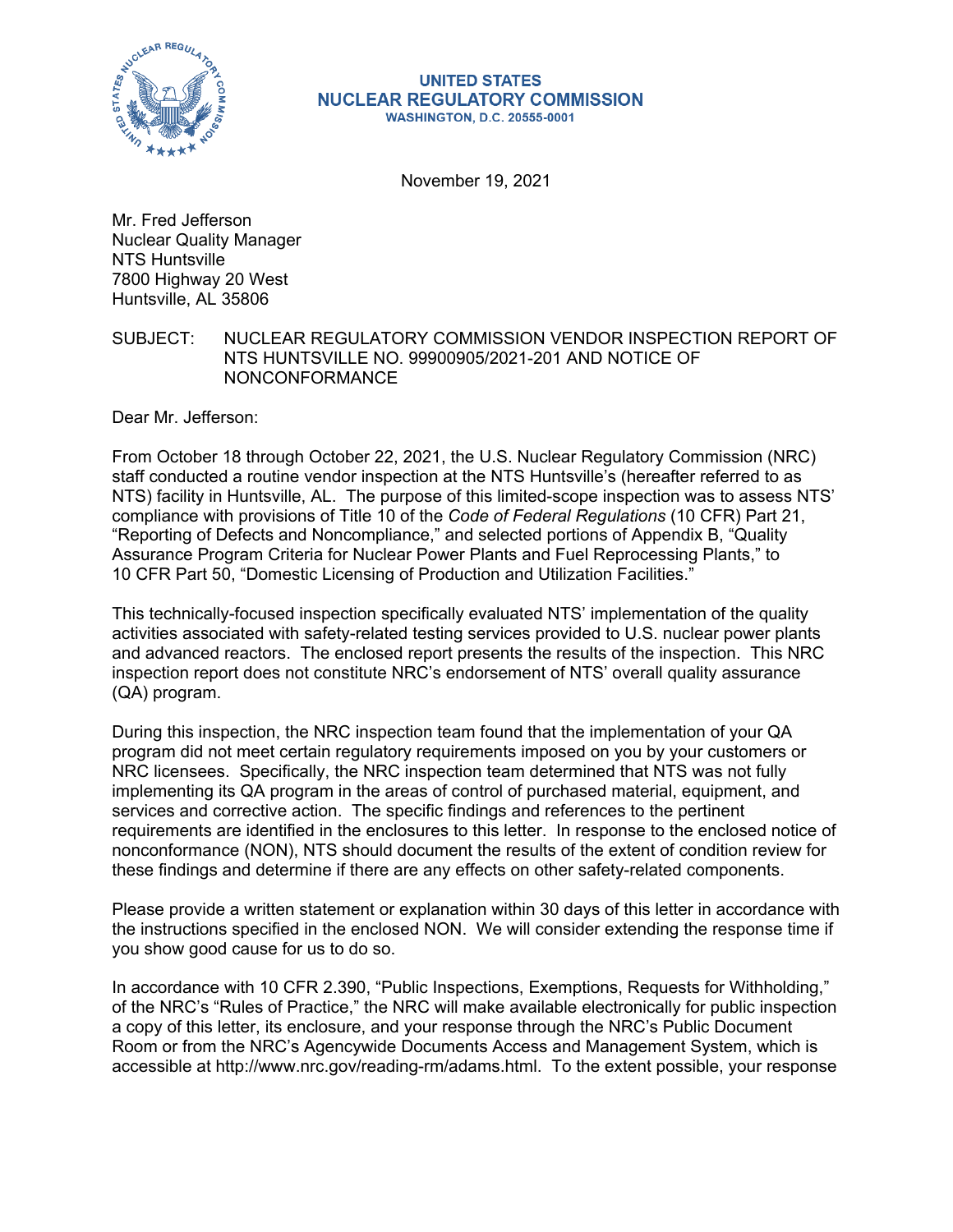(and if applicable), should not include any personal privacy, proprietary, or Safeguards Information (SGI) so that it can be made available to the public without redaction. If personal privacy or proprietary information is necessary to provide an acceptable response, please provide a bracketed copy of your response that identifies the information that should be protected and a redacted copy of your response that deletes such information. If you request that such material be withheld from public disclosure, you must specifically identify the portions of your response that you seek to have withheld and provide in detail the bases for your claim (e.g., explain why the disclosure of information would create an unwarranted invasion of personal privacy or provide the information required by 10 CFR 2.390(b) to support a request for withholding confidential commercial or financial information). If SGI is necessary to provide an acceptable response, please provide the level of protection described in 10 CFR 73.21, "Protection of Safeguards Information: Performance Requirements."

Sincerely,

Signed by Kavanagh, K on 11/19/21

Kerri A. Kavanagh, Chief Quality Assurance and Vendor Inspection Branch Division of Reactor Oversight Office of Nuclear Reactor Regulation

Docket No.: 99900905

EPID No.: I-2021-201-0062

Enclosures:

- 1. Notice of Nonconformance
- 2. Inspection Report No. 99900905/2021-201 and Attachment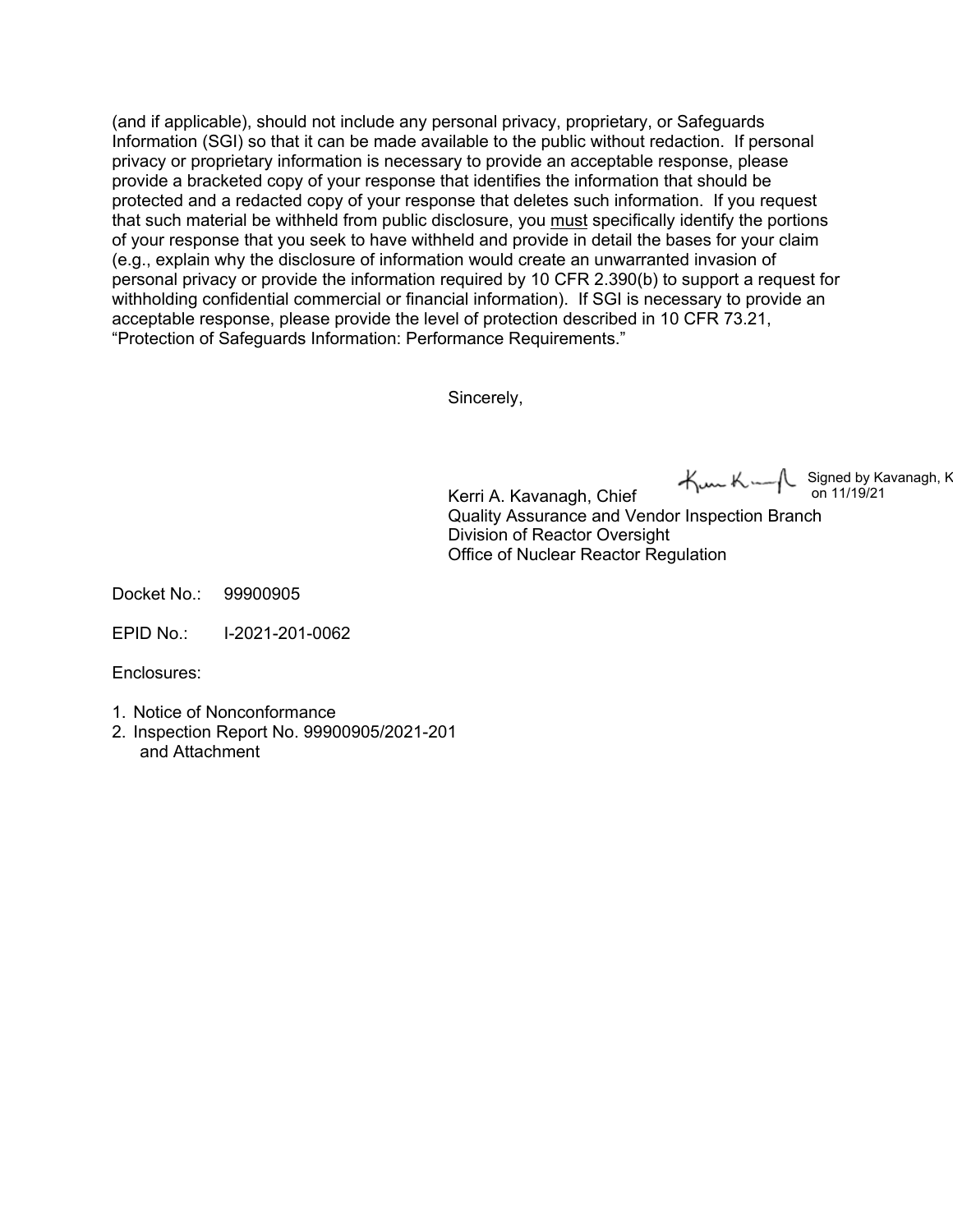SUBJECT: NUCLEAR REGULATORY COMMISSION VENDOR INSPECTION REPORT

OF

### NTS HUNTSVILLE NO. 99900905/2021-201 AND NOTICE OF NONCONFORMANCE Dated: November 19, 2021

DISTRIBUTION: RFelts CRegan PMcKenna ASakadales ConE\_Resource Fred.Jefferson@nts.com NRR\_DRO\_IQVB Distribution

### **ADAMS Accession No.: ML21319A392 NRR-106**

| <b>OFFICE</b> | NRR/DRO/IQVB          | NRR/DRO/IQVB   | NRR/DRO/IQVB | NRR/DRO/IQVB |
|---------------|-----------------------|----------------|--------------|--------------|
| <b>NAME</b>   | <b>YDiaz-Castillo</b> | AKeim          | OAyegbusi    | FVega        |
| <b>DATE</b>   | 11/15/2021            | 11/16/2021     | 11/16/2021   | 11/16/2021   |
| <b>OFFICE</b> | NRR/DSS/SNRB          | NRR/DRO/IRAB   | NRR/DRO/IQVB |              |
| <b>NAME</b>   | SLu                   | <b>BHughes</b> | KKavanagh    |              |
| <b>DATE</b>   | 11/16/2021            | 11/17/2021     | 11/19/2021   |              |

**OFFICIAL RECORD COPY**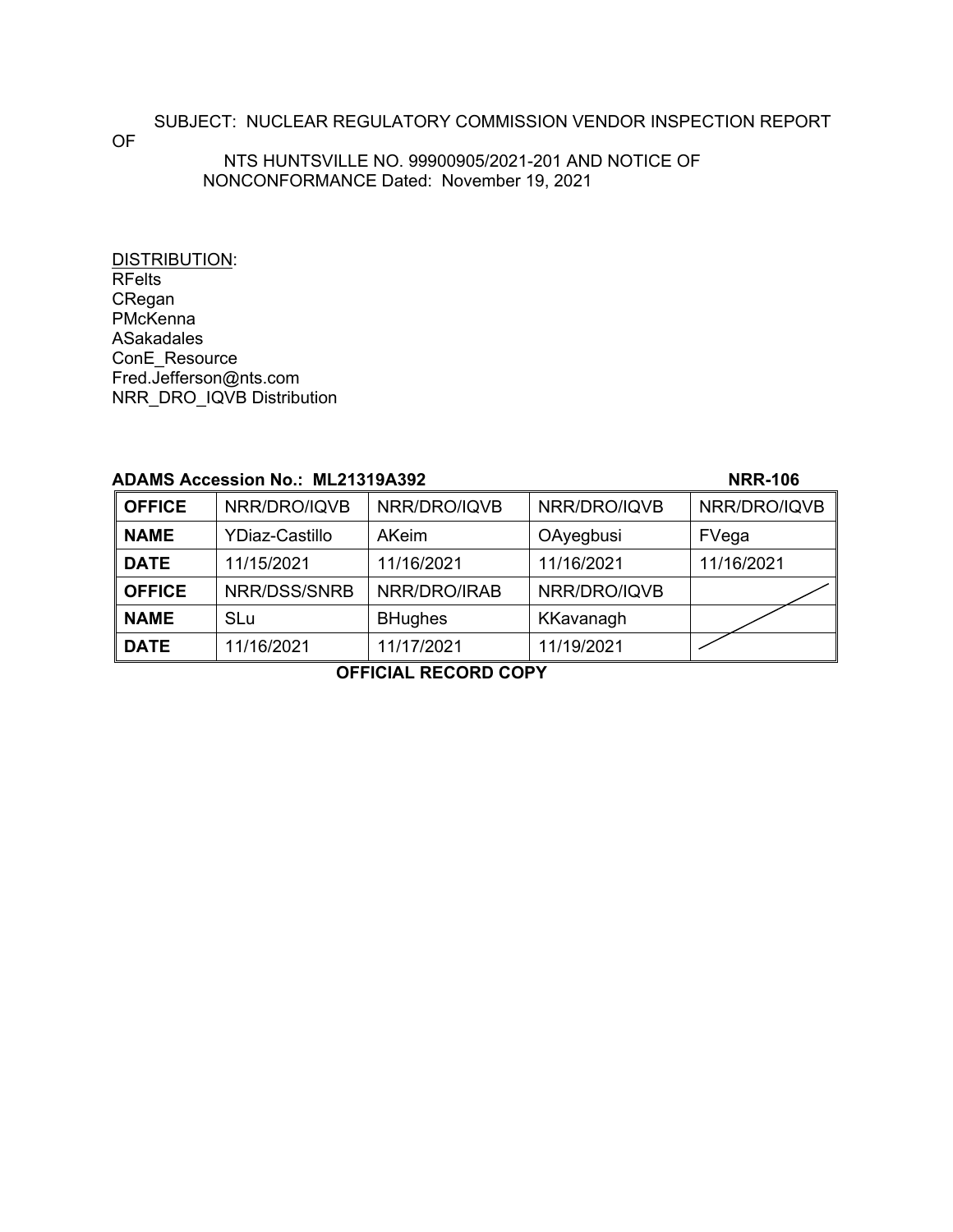# **NOTICE OF NONCONFORMANCE**

NTS Huntsville Docket No. 99900905 7800 Highway 20 West Report No. 2021-201 Huntsville, AL 35806

Based on the results of a U.S. Nuclear Regulatory Commission (NRC) inspection conducted at the NTS Huntsville (hereafter referred to as NTS) facility in Huntsville, AL, from October 18, 2021 through October 22, 2021, NTS did not conduct certain activities in accordance with NRC requirements that were contractually imposed upon NTS by its customers or NRC licensees.

A. Criterion VII, "Control of Purchased Material, Equipment, and Services," of Appendix B, "Quality Assurance Criteria for Nuclear Power Plants and Fuel Reprocessing Plants," to Title 10 of the *Code of Federal Regulations* (10 CFR) Part 50, "Domestic Licensing of Production and Utilization Facilities," states, in part, that "Measures shall be established to assure that purchased material, equipment, and services, whether purchased directly or through contractors and subcontractors, conform to the procurement documents. These measures shall include provisions, as appropriate, for source evaluation and selection, objective evidence of quality furnished by the contractor or subcontractor, inspection at the contractor or subcontractor source, and examination of products upon delivery. The effectiveness of the control of quality by contractors and subcontractors shall be assessed by the applicant or designee at intervals consistent with the importance, complexity, and quantity of the product or services."

Section 3.0, "Supplier Evaluation Methods," of NTS' Quality Assurance Procedure (QAP) HSV 7-1, "Supplier Evaluation and Approved Suppliers List," Revision 7, dated June 7, 2021, states, in part that "[…] an initial on-site audit of the supplier's Quality Assurance Program is conducted. Subsequent on-site audits are conducted on a triennial basis."

Contrary to the above, as of October 22, 2021, NTS failed to establish adequate measures for source evaluation and selection to verify the effectiveness of the control of quality by contractors and subcontractors to assure that purchase services conform to the procurement documents. Specifically, NTS did not perform an on-site commercialgrade survey of a supplier of calibration services to determine the adequacy of the supplier's quality controls to ensure that the critical characteristics of the calibration services continue to be acceptable. Instead, NTS performed a fully remote commercialgrade survey of the calibration supplier.

This issue has been identified as Nonconformance 99900905/2021-201-01.

B. Criterion XVI, "Corrective Action," of Appendix B to 10 CFR Part 50, states, in part, that "Measures shall be established to assure that conditions adverse to quality, such as failures, malfunctions, deficiencies, deviations, defective material and equipment, and nonconformances are promptly identified and corrected."

NTS' QAP HSV 16-1, "Corrective Preventive Action Program," Revision 3, dated June 15, 2020, provides for the identification and problem reporting, investigation of the problem for cause, reporting of the corrective actions, including the results of those actions, and evaluation of the effectiveness of the corrective action.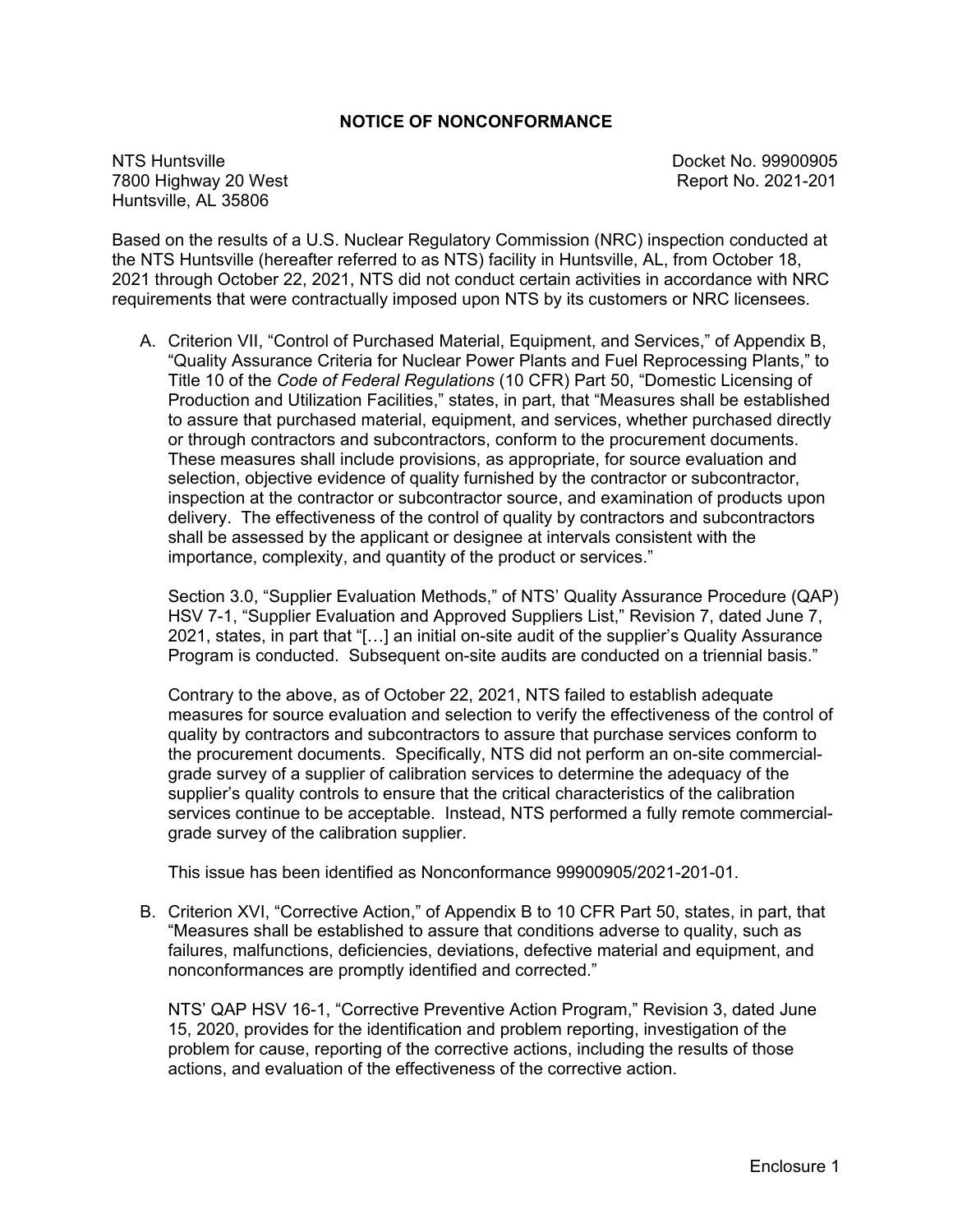Contrary to the above, as of October 22, 2021, NTS failed to promptly correct conditions adverse to quality. Specifically, NTS failed to implement corrective actions to address Nonconformance 99900905/2015-202-01 as documented in Corrective/Preventive Action Report (CPAR) No. 15-019. Both NTS's official response to the NRC and CPAR No. 15-019 stated that NTS would establish a formal written procedure with data sheets for the performance of routine pre-test and post-test verification checks (spanning) of test equipment. In addition, NTS stated that it would retrain personnel on the specific Criterion XI, "Test Control," and Criterion V, "Instructions, Procedures, and Drawings," of Appendix B to 10 CFR Part 50 to ensure future processes are properly documented. During the inspection, the NRC inspection team identified that NTS closed CPAR No. 15-019 and did not have any objective evidence that a formal procedure was written or that NTS personnel were trained.

This issue has been identified as Nonconformance 99900905/2021-201-02.

Please provide a written statement or explanation to the U.S. Nuclear Regulatory Commission, ATTN: Document Control Desk, Washington, DC, 20555-0001, with a copy to the Chief, Quality Assurance and Vendor Inspection Branch, Division of Reactor Oversight, Office of Nuclear Reactor Regulation, within 30 days of the date of the letter transmitting this Notice of Nonconformance. This reply should be clearly marked as a "Reply to a Notice of Nonconformance" and should include for each noncompliance: (1) the reason for the noncompliance or, if contested, the basis for disputing the noncompliance; (2) the corrective steps that have been taken and the results achieved; (3) the corrective steps that will be taken to avoid further noncompliance; and (4) the date when the corrective action will be completed. Where good cause is shown, the NRC will consider extending the response time.

Because your response will be made available electronically for public inspection in the NRC's Public Document Room or from the NRC's Agencywide Documents Access and Management System, which is accessible from the NRC's Web site at http://www.nrc.gov/readingrm/adams.html, to the extent possible, it should not include any personal privacy, proprietary, or Safeguards Information (SGI) so that the NRC can make it available to the public without redaction. If personal privacy or proprietary information is necessary to provide an acceptable response, then please provide a bracketed copy of your response that identifies the information that should be protected and a redacted copy of your response that deletes such information. If you request that such material be withheld, you must specifically identify the portions of your response that you seek to have withheld and provide in detail the bases for your claim of withholding (e.g., explain why the disclosure of information would create an unwarranted invasion of personal privacy or provide the information required by 10 CFR 2.390(b) to support a request for withholding confidential commercial or financial information). If SGI is necessary to provide an acceptable response, please provide the level of protection described in 10 CFR 73.21, "Protection of Safeguards Information: Performance Requirements."

Dated this 19th day of November 2021.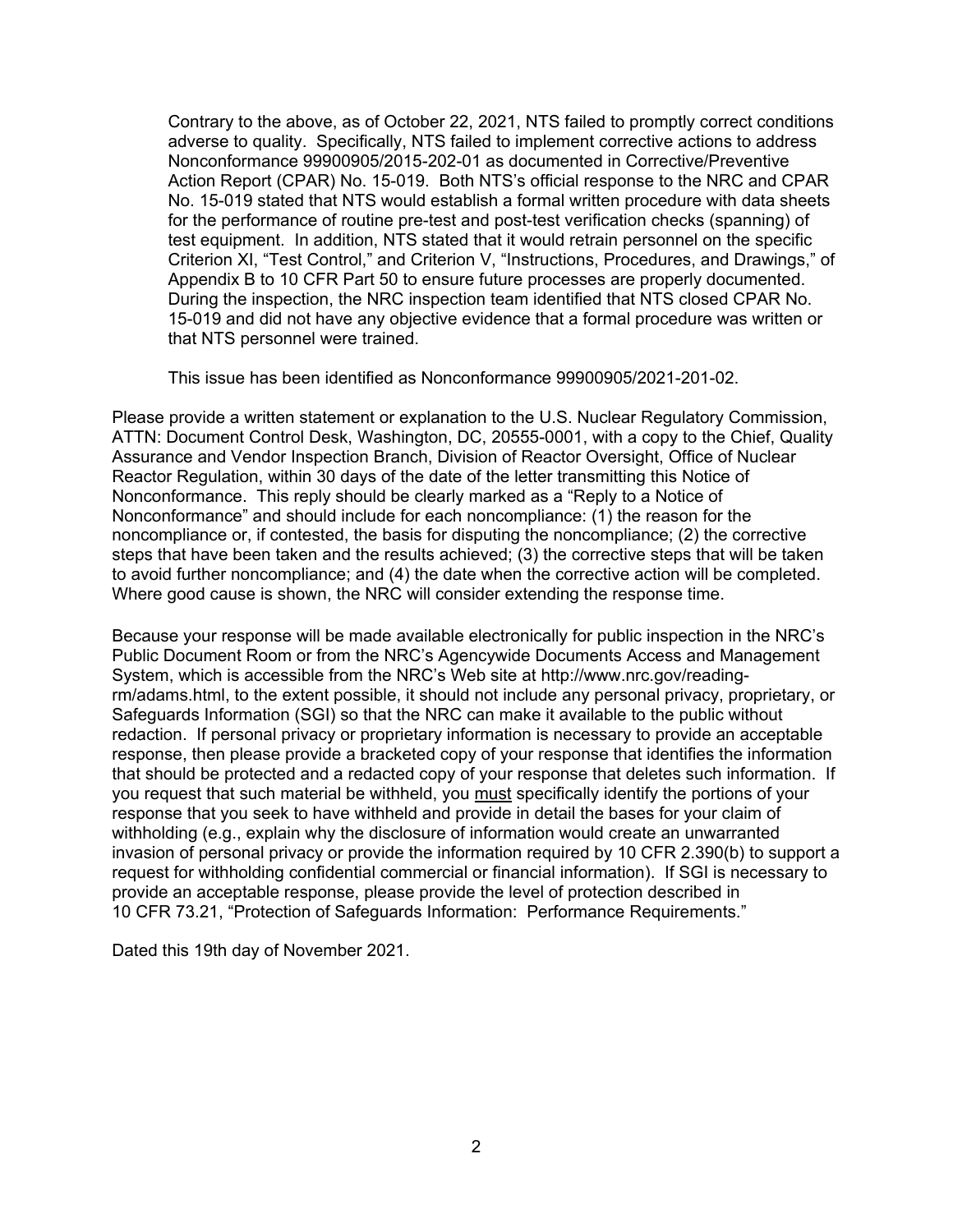# **U.S. NUCLEAR REGULATORY COMMISSION OFFICE OF NUCLEAR REACTOR REGULATION DIVISION OF REACTOR OVERSIGHT VENDOR INSPECTION REPORT**

| Docket No.:                       | 99900905                                                                                                                                                                                                                                                                                                                                                                                                                                        |                                                              |                               |  |
|-----------------------------------|-------------------------------------------------------------------------------------------------------------------------------------------------------------------------------------------------------------------------------------------------------------------------------------------------------------------------------------------------------------------------------------------------------------------------------------------------|--------------------------------------------------------------|-------------------------------|--|
| Report No.:                       | 99900905/2021-201                                                                                                                                                                                                                                                                                                                                                                                                                               |                                                              |                               |  |
| Vendor:                           | <b>NTS Huntsville</b><br>7800 Highway 20 West<br>Huntsville, AL 35806                                                                                                                                                                                                                                                                                                                                                                           |                                                              |                               |  |
| <b>Vendor Contact:</b>            | Mr. Fred Jefferson<br><b>Nuclear Quality Manager</b><br>Email: fred.jefferson@nts.com<br>Phone: 256-716-4329                                                                                                                                                                                                                                                                                                                                    |                                                              |                               |  |
| <b>Nuclear Industry Activity:</b> | NTS Huntsville provides the following services to U.S. nuclear<br>power plants and advance reactors: third party seismic and<br>environmental qualification, measurement and testing equipment<br>calibration services, safety relief valve and snubber<br>testing/refurbishment, and third-party dedication of seismic and<br>environmentally qualified level transmitters, NTS series 812<br>relays, digital recorders, and circuit breakers. |                                                              |                               |  |
| <b>Inspection Dates:</b>          | October 18 - 22, 2021                                                                                                                                                                                                                                                                                                                                                                                                                           |                                                              |                               |  |
| Inspectors:                       | Yamir Diaz-Castillo<br>Andrea Keim<br>Odunayo Ayegbusi<br>Frankie Vega                                                                                                                                                                                                                                                                                                                                                                          | NRR/DRO/IQVB<br>NRR/DRO/IQVB<br>NRR/DRO/IQVB<br>NRR/DRO/IQVB | <b>Team Leader</b><br>Trainee |  |
|                                   | Shanlai Lu                                                                                                                                                                                                                                                                                                                                                                                                                                      | NRR/DSS/SNRB                                                 | <b>Technical Specialist</b>   |  |
| Approved by:                      | Kerri A. Kavanagh, Chief<br>Quality Assurance and Vendor Inspection Branch<br>Division of Reactor Oversight<br>Office of Nuclear Reactor Regulation                                                                                                                                                                                                                                                                                             |                                                              |                               |  |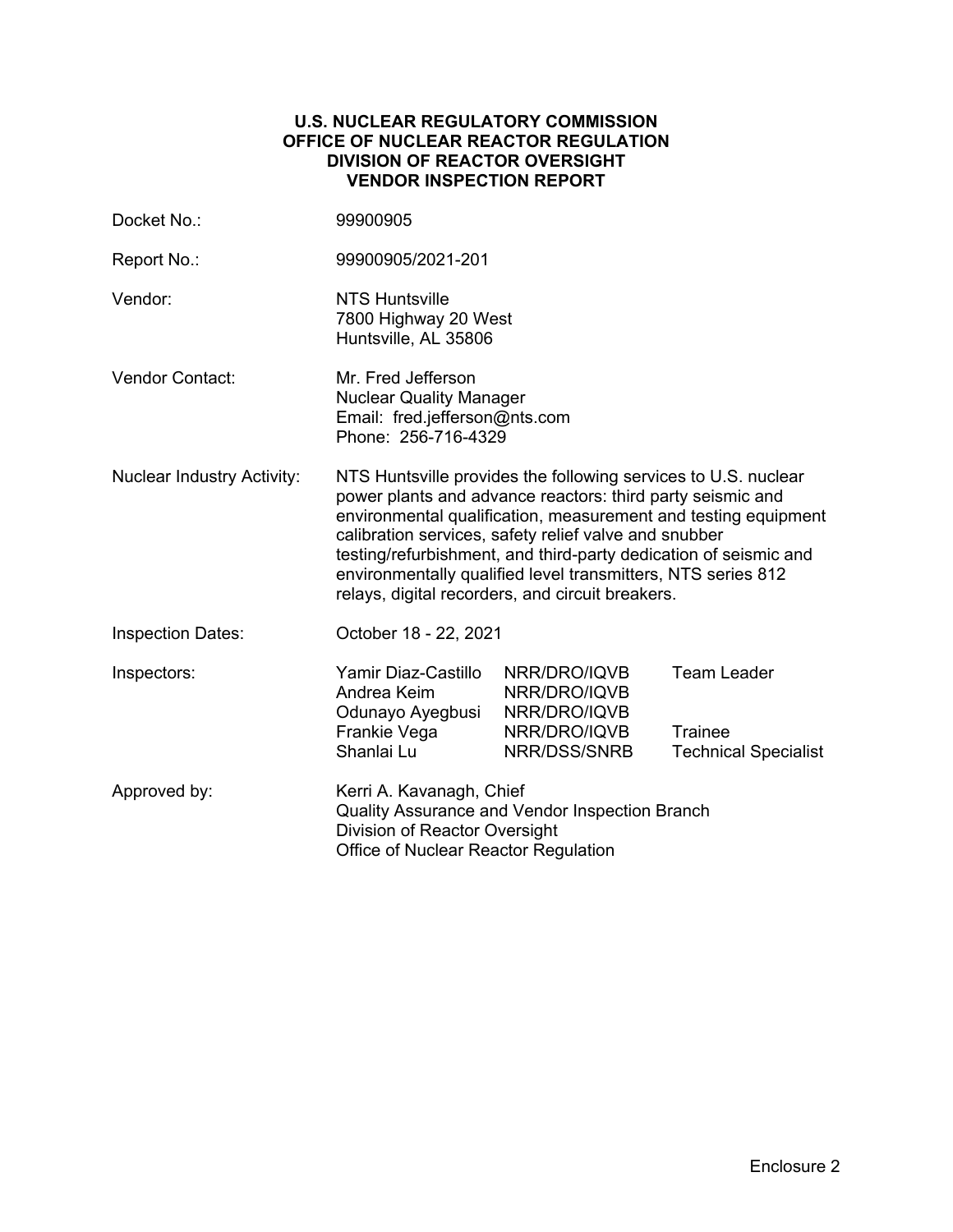# **EXECUTIVE SUMMARY**

# NTS Huntsville 99900905/2021-201

The U.S. Nuclear Regulatory Commission (NRC) staff conducted a routine vendor inspection at the NTS Huntsville (hereafter referred to as NTS) facility in Huntsville, AL, to verify that it had implemented an adequate quality assurance (QA) program that complies with the requirements of Appendix B, "Quality Assurance Criteria for Nuclear Power Plants and Fuel Reprocessing Plants," to Title 10 of the *Code of Federal Regulations* (10 CFR) Part 50, "Domestic Licensing of Production and Utilization Facilities," and 10 CFR Part 21, "Reporting of Defects and Noncompliance." The NRC inspection team conducted this inspection from October 18 through October 22, 2021. This was the second NRC inspection at the NTS facility.

This technically-focused inspection specifically evaluated NTS' implementation of the quality activities associated with safety-related testing services provided to the U.S. nuclear power plants and advanced reactors. Specific activities observed by the NRC inspection team included:

- Safety relief valve testing for Brunswick Steam Electric Plant
- Reactor vent valve testing for the NuScale advanced power reactor
- Commercial-grade dedication of a level transmitter for PSEG Nuclear, LLC for purchase order (PO) No. 4501156251
- Calibration of a caliper and a micrometer

These regulations served as the bases for the NRC inspection:

- Appendix B to 10 CFR Part 50
- 10 CFR Part 21

During the course of this inspection, the NRC inspection team implemented Inspection Procedure (IP) 43002, "Routine Inspections of Nuclear Vendors," dated January 27, 2017, IP 43004, "Inspection of Commercial-Grade Dedication Programs," dated January 27, 2017, and IP 36100, "Inspection of 10 CFR Part 21 and Programs for Reporting Defects and Noncompliance," dated May 16, 2019.

With the exception of the minor issue and nonconformances described below, the NRC inspection team concluded that NTS' QA policies and procedures comply with the applicable requirements of Appendix B to 10 CFR Part 50 and 10 CFR Part 21, and that NTS personnel are implementing these policies and procedures effectively. The results of this inspection are summarized below.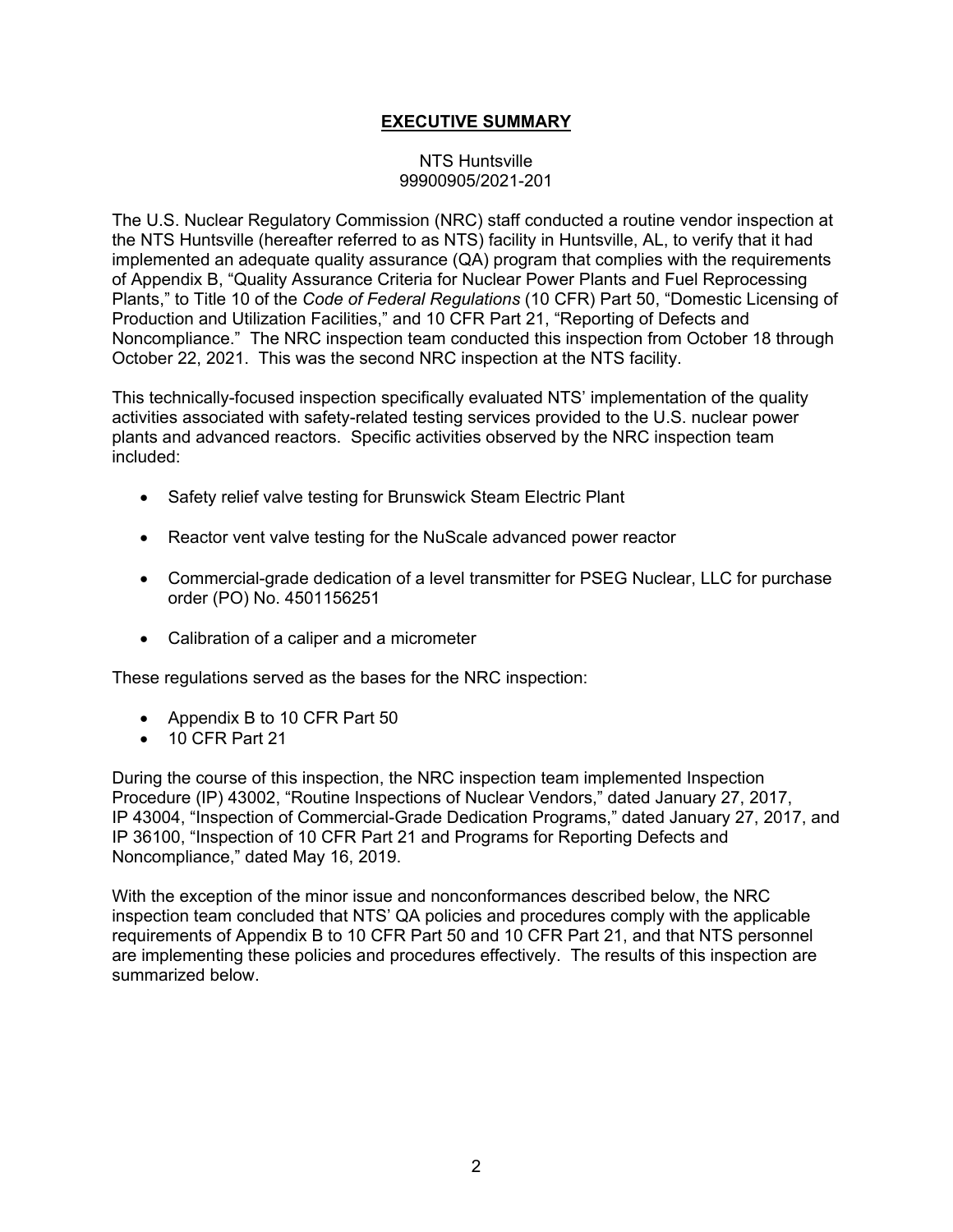## Supplier Oversight

The NRC inspection team reviewed NTS' policies and implementing procedures that govern the implementation of its supplier oversight program to verify compliance with the regulatory requirements of Criterion IV, "Procurement Document Control," and Criterion VII, "Control of Purchased Material, Equipment, and Services," of Appendix B to 10 CFR Part 50. The NRC inspection team identified one minor issue and one nonconformance associated with NTS' implementation of its supplier oversight program.

During the review of a sample of commercial-grade surveys, the NRC inspection team noted that NTS conducted a hybrid (partially remote and on-site) commercial-grade survey of a supplier of circuit breakers during a two-week period. The NRC inspection team determined this issue to be minor because the commercial-grade survey report provided sufficient objective evidence to show that the critical characteristics were adequately controlled. NTS initiated Corrective/Preventive Action Report (CPAR) No. 21-035 to address this issue.

The NRC inspection team issued Nonconformance 99900905/2021-201-01 in association with NTS' failure to implement the regulatory requirements Criterion VII of Appendix B to 10 CFR Part 50. Nonconformance 99900905/2021-201-01 cites NTS for failing to establish adequate measures for source evaluation and selection to verify the effectiveness of the control of quality by contractors and subcontractors to assure that purchase services conform to the procurement documents. Specifically, NTS did not perform an on-site commercial-grade survey of a supplier of calibration services to determine the adequacy of the supplier's quality controls to ensure that the critical characteristics of the calibration services continue to be acceptable. Instead, NTS performed a fully remote commercial-grade survey of the calibration supplier. NTS initiated CPAR No. 21-035 to address this issue.

#### Nonconforming Material, Parts, or Components and Corrective Action

The NRC inspection team reviewed NTS' policies and procedures that govern the implementation of its nonconforming materials, parts, or components and corrective action programs to verify compliance with the regulatory requirements in Criterion XV, "Nonconforming Materials, Parts or Components," and Criterion XVI, "Corrective Action," of Appendix B to 10 CFR Part 50. The NRC inspection team reviewed a sample of nonconforming material reports and notice of deviation reports and confirmed that they were adequately documented, reviewed, tracked, and dispositioned. In addition, the NRC inspection team reviewed the implementation and closure of the corrective actions opened by NTS to address Notice of Nonconformance (NON) 99900905/2015-201-01, documented in the NRC inspection report No. 99900905/2015- 201, dated March 26, 2005 (Agencywide Documents Access and Management System Accession (ADAMS) No. ML15078A379) as well as NONs 99900905/2015-202-01 and 99900905/2015-202-02, documented in the NRC inspection report No. 99900905/2015-202, dated June 25, 2015 (ADAMS Accession No. ML15152A080).

The NRC inspection team issued Nonconformance 99900905/2021-201-02 in association with NTS' failure to implement the regulatory requirements of Criterion XVI of Appendix B to 10 CFR Part 50. Nonconformance 99900905/2021-201-02 cites NTS for failing to promptly correct conditions adverse to quality. Specifically, in response to NON 99900905/2015-202-01, NTS initiated and closed CPAR No. 15-019 without completing the prescribed corrective actions of developing a formal written procedure with data sheets for the performance of routine pre-test and post-test verification check (spanning) of test equipment and without re-training their personnel. NTS initiated CPAR No. 21-031 to address this issue.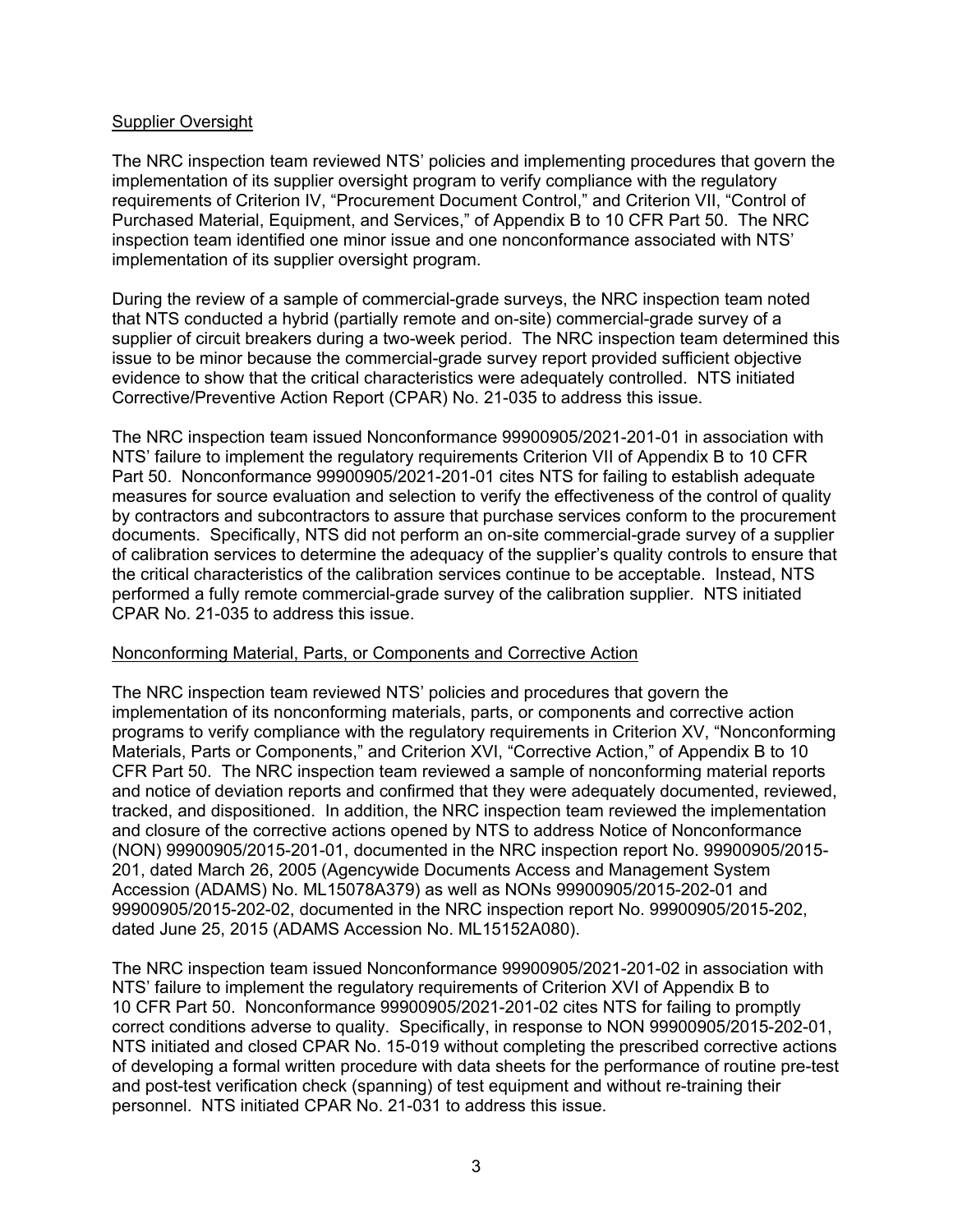# Commercial-Grade Dedication

The NRC inspection team reviewed NTS' policies and implementing procedures that govern the implementation of its commercial-grade dedication program to verify compliance with the requirements of Criterion III, "Design Control," and Criterion VII of Appendix B to 10 CFR Part 50. The NRC inspection team observed and evaluated the commercial-grade dedication of a level transmitter. In addition, the NRC inspection team reviewed and evaluated a sample of completed commercial-grade dedication packages including the technical evaluations used to identify the critical characteristics and acceptance criteria. No findings of significance were identified.

# Test Control

The NRC inspection team reviewed NTS' policies and implementing procedures that govern the implementation of its test control program to verify compliance with the requirements of Criterion XI, "Test Control" of Appendix B to 10 CFR Part 50. The NRC inspection team witnessed a safety relief valve testing for Brunswick Steam Electric Plant and a reactor vent valve testing for the NuScale advanced power reactor. The NRC inspection team confirmed the testing was performed in accordance with NTS' test procedures using calibrated measuring and test equipment (M&TE). No findings of significance were identified.

# Control of Measuring and Test Equipment

The NRC inspection team reviewed NTS' policies and implementing procedures that govern the implementation of its M&TE program to verify compliance with the requirements of Criterion XII, "Control of Measuring and Test Equipment," of Appendix B to 10 CFR Part 50. The NRC inspection team observed that M&TE was calibrated, labeled, tagged, handled, stored, or otherwise controlled to indicate the calibration status and its traceability to nationally recognized standards. No findings of significance were identified.

#### 10 CFR Part 21 Program

The NRC inspection team reviewed NTS' policies and implementing procedures that govern the implementation of its 10 CFR Part 21 program to verify compliance with 10 CFR Part 21. The NRC inspection team: (1) reviewed the 10 CFR Part 21 postings; (2) reviewed a sample of POs; (3) verified that NTS' nonconformance and corrective action programs provide a link to the 10 CFR Part 21 program; and (4) reviewed a sample of 10 CFR Part 21 evaluations performed by NTS. No findings of significance were identified.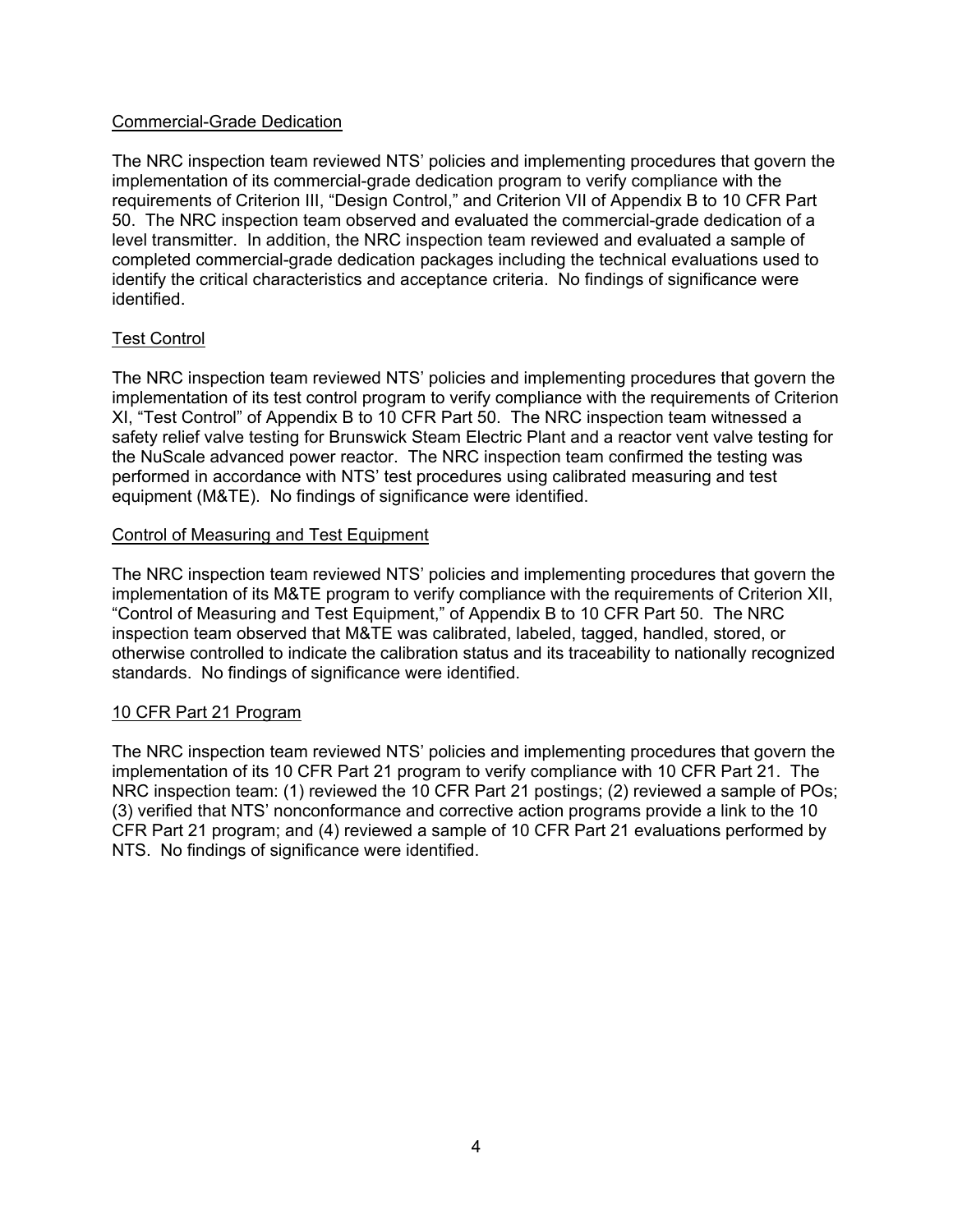# **REPORT DETAILS**

# 1. Supplier Oversight

## a. Inspection Scope

The U.S. Nuclear Regulatory Commission (NRC) inspection team reviewed NTS Huntsville's (NTS') policies and implementing procedures that govern the implementation of its supplier oversight program to verify compliance with the requirements of Criterion IV, "Procurement Document Control," and Criterion VII, "Control of Purchased Material, Equipment, and Services," of Appendix B, "Quality Assurance Criteria for Nuclear Power Plants and Fuel Reprocessing Plants," to Title 10 of the *Code of Federal Regulations* (10 CFR) Part 50, "Domestic Licensing of Production and Utilization Facilities."

The NRC inspection team reviewed NTS' Approved Supplier List (ASL), a sample of purchase orders (POs), supplier audits, commercial-grade surveys, and receipt inspection records. For the sample of POs reviewed, the NRC inspection team verified that the POs included, as appropriate: the scope of work, right of access to the suppliers' facilities, and extension of contractual requirements to sub-suppliers. The NRC inspection team also confirmed that the POs adequately invoked the applicable technical, regulatory, and quality requirements. In addition, the NRC inspection team verified that for the sample of receipt inspection records reviewed (e.g., receipt inspection reports, Certificates of Compliance, and Certificate of Calibration), these records were (1) reviewed by NTS for compliance with the requirements of the POs and (2) the records contained the applicable technical and regulatory information.

For the sample of supplier audits reviewed, the NRC inspection team verified that the audit reports included an audit plan, any findings identified, adequate documented objective evidence of compliance with the applicable requirements, and a review by NTS' responsible management. The NRC inspection team also verified that the supplier audits were performed by qualified auditors. In addition, the NRC inspection team reviewed a sample of training and qualification records of NTS' lead auditors and confirmed that auditing personnel had completed all the required training and had maintained the applicable qualification and certification in accordance with NTS' policies and procedures.

The NRC inspection team also discussed the supplier oversight program with NTS' management and technical staff. The attachment to this inspection report lists the documents reviewed and personnel interviewed by the NRC inspection team.

#### b. Observations and Findings

During the review of a sample of commercial-grade surveys, the NRC inspection team noted that NTS conducted a hybrid (partially remote and on-site) commercial-grade survey of a commercial supplier of circuit breakers during a two-week period. During discussions with NTS' staff, the NRC inspection team learned that NTS was on-site during the first week of the commercial-grade survey and verified all the programmatic controls applied to the critical characteristics implemented by the commercial supplier. During the second week of the commercial-grade survey, NTS remotely observed some production testing and then closed the commercial-grade survey. NTS' staff stated that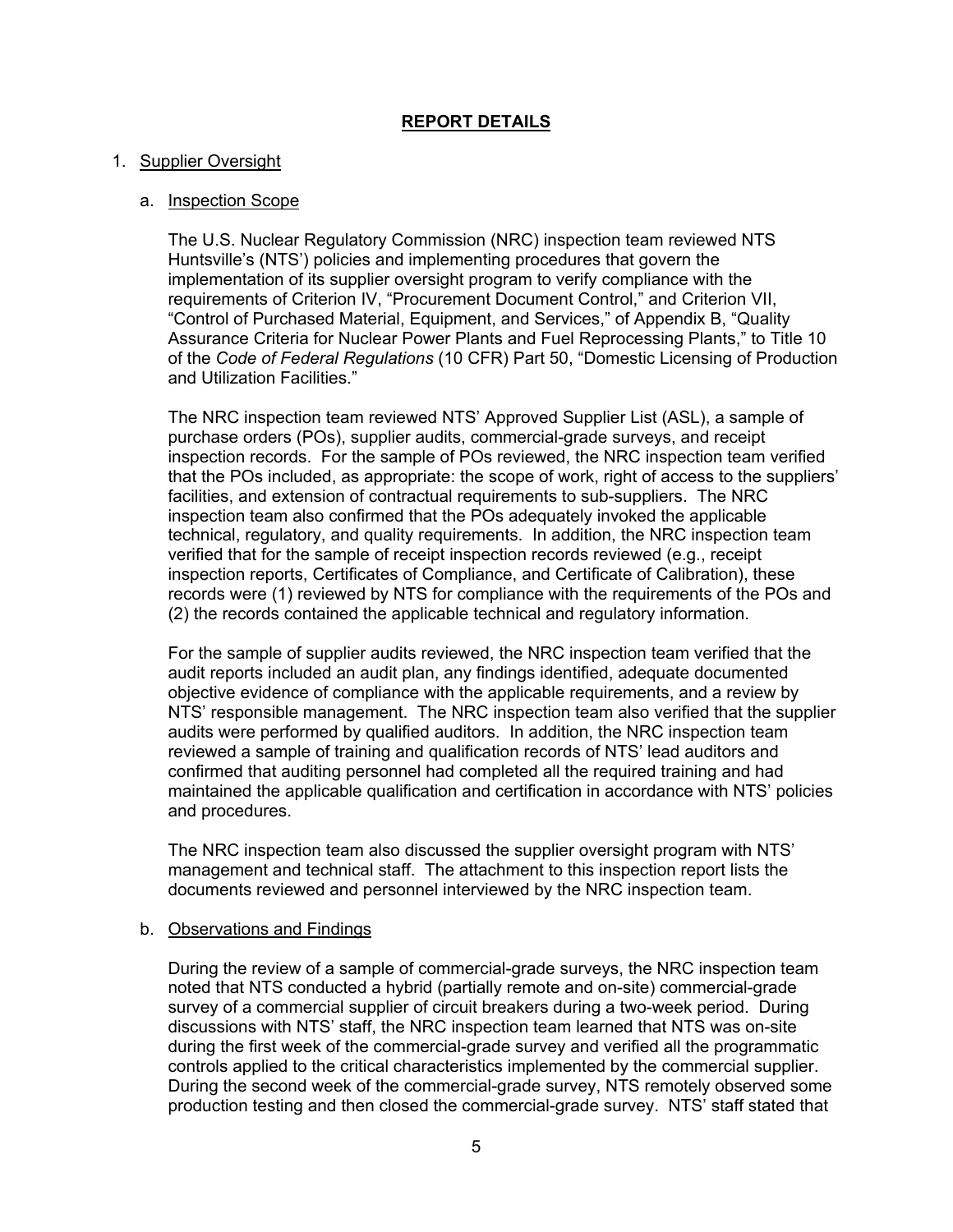the additional testing observed was not necessary to determine if the supplier had implemented adequate programmatic controls over the critical characteristics. The NRC inspection team determined this issue to be minor because the commercial-grade survey report provided sufficient objective evidence that the critical characteristics were adequately controlled. NTS initiated Corrective/Preventive Action Report (CPAR) No. 21-035 to address this issue.

The NRC inspection team also noted that NTS conducted a fully remote commercialgrade survey of a supplier of calibration services. During discussions with NTS' staff, the NRC inspection team learned that the commercial-grade survey was performed fully remote due to the travel restrictions associated with the COVID-19 pandemic. At the time NTS performed the fully remote commercial-grade survey (April-May 2021), the NRC staff had not approved fully remote assessments as an effective alternative for performing commercial-grade surveys during exigent conditions (e.g., COVID-19 pandemic). In addition, Section 3.0, "Supplier Evaluation Methods," of NTS' Quality Assurance Procedure HSV 7-1, "Supplier Evaluation and Approved Suppliers List," Revision 7, dated June 7, 2021, states, in part that "[…] an initial on-site audit of the supplier's Quality Assurance Program is conducted. Subsequent on-site audits are conducted on a triennial basis." Furthermore, NTS did not develop any guidance or establish any controls for the performance of the remote commercial-grade survey to ensure the supplier was adequately controlling the critical characteristics.

The NRC staff's position on allowing fully remote assessments during exigent conditions is documented in a Safety Evaluation Report dated June 22, 2021 (Agencywide Documents Access and Management System (ADAMS) Accession No. ML21161A201). The NRC staff's position of allowing alternatives, due to temporary suspension of performance assessments at the source based on restrictions such as travel, access to supplier's facility, etc., associated with exigent conditions (e.g., COVID-19), are not intended to replace the ability to evaluate, observe, and verify activities at the source. Permanent suspension of in-person assessments at the source cannot be granted without a change to the regulation.

The NRC inspection team identified this issue as an example of Nonconformance 99900905/2021-201-01 for NTS' failure to establish adequate measures for source evaluation and selection to verify the effectiveness of the control of quality by contractors and subcontractors to ensure that purchased services conform to the procurement documents. NTS initiated CPAR No. 21-035 to address this issue.

#### c. Conclusion

The NRC inspection team issued Nonconformance 99900905/2021-201-01 in association with NTS' failure to implement the regulatory requirements of Criterion VII of Appendix B to 10 CFR Part 50. Nonconformance 99900905-2021-201-01 cites NTS for failing to perform source evaluation and selection to verify the effectiveness of the control of quality by contractors and subcontractors to ensure that purchased services conform to the procurement documents. Specifically, NTS performed a fully remote commercial-grade survey of a supplier of calibration services.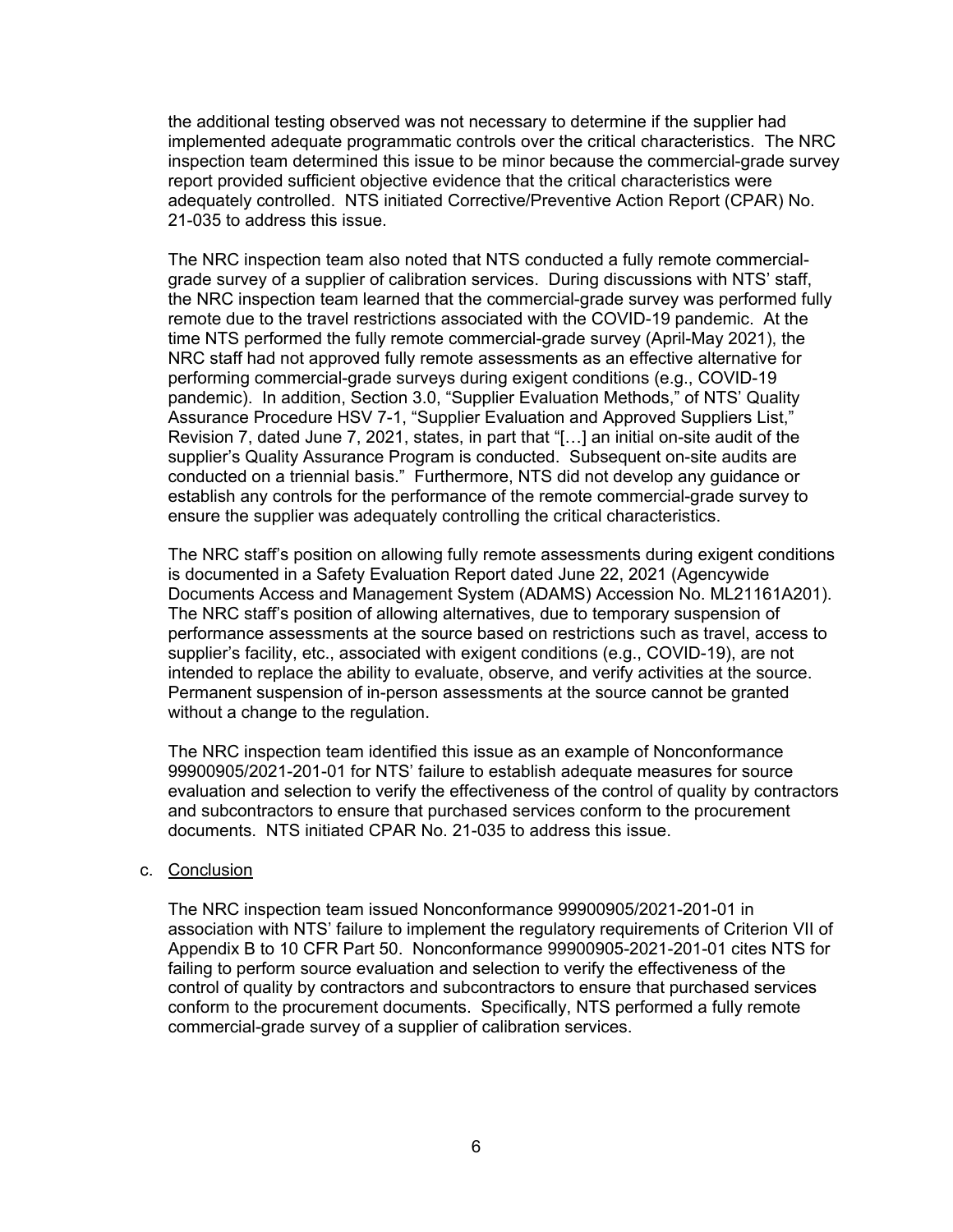# 2. Nonconforming Materials, Parts, or Components and Corrective Action

## a. Inspection Scope

The NRC inspection team reviewed NTS' policies and implementing procedures that govern the implementation of its nonconforming materials, parts, or components and corrective action programs to verify compliance with the requirements of Criterion XV, "Nonconforming Materials, Parts, or Components," and Criterion XVI, "Corrective Action," of Appendix B to 10 CFR Part 50.

The NRC inspection team confirmed that NTS' processes and procedures provide for the identification, documentation, segregation, evaluation, and disposition of nonconforming items. These processes also apply the principles of rework/repair, scrap, return to vendor, or "use as-is". NTS uses two processes for nonconforming items and testing. A nonconforming material report (NMR) is used for nonconforming material, items, and services found during receipt and commercial-grade dedication inspections or testing. A notice of deviation (NOD) is used to document and control anomalous conditions related to the test specimen, test procedure and/or test equipment, and are be included as part of the project test report. The NRC inspection team also reviewed a sample of NMRs and NODs associated with safety-related items and testing and confirmed that NTS: (1) dispositioned the NMRs and NODs in accordance with the applicable procedures; (2) documented the appropriate technical justification for the dispositions; and (3) took adequate corrective actions as necessary.

The NRC inspection team also reviewed a sample of CPARs and confirmed that these contain: (1) adequate documentation and description of conditions adverse to quality; (2) an appropriate analysis of the cause of these conditions and the corrective actions taken to prevent recurrence; (3) direction for review and approval by the responsible authority; (4) a description of the current status of the corrective actions; and (5) the actions taken to verify timely and effective implementation of the corrective actions.

The NRC inspection team reviewed that NTS' processes and procedures for NMRs, NOD and CPARs provide a link to the 10 CFR Part 21, "Reporting of Defects and Noncompliance," program for applicability and evaluation.

The NRC inspection team also discussed the nonconforming materials, parts, or components and corrective action programs with NTS' management and technical staff. The attachment to this inspection report lists the documents reviewed and personnel interviewed by the NRC inspection team.

#### b. Observations and Findings

#### Corrective Action Associated with Nonconformance 99900905/2015-201-01

Following the December 2014 and February 2015 inspections of NTS, the NRC issued Nonconformance 99900905/2015-201-01 for NTS' failure to perform sufficient actions to ensure suitability of processes that are essential to the safety-related functions of the components being tested. Specifically, NTS failed to take sufficient measures to validate the accuracy of a commercial vendor's irradiation system as applied to the components sent for irradiation at a commercial facility by NTS.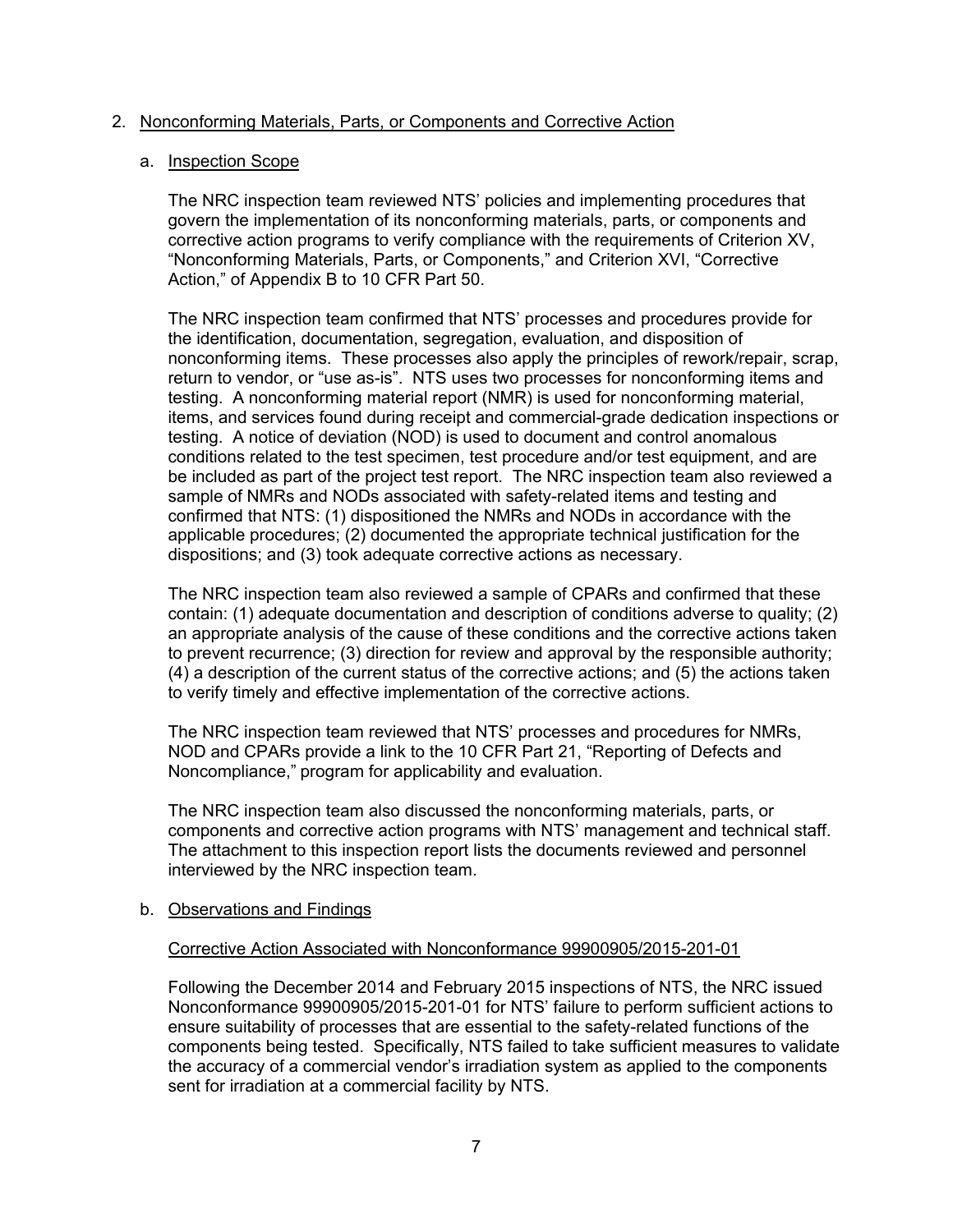In its response dated April 14, 2015 (ADAMS Accession No. ML15113A338), NTS stated that it would: (1) issue dedication plan No. NTPQ-001 to address commercial-grade services; (2) perform a commercial-grade survey at the irradiation facility (White Sands) in accordance with NTPQ-001; and (3) it would gather samples of thermoluminescent dosimeters (TLDs) during the commercial-grade survey and subject the samples to material testing to verify they are in conformance with American Society for Testing and Materials (ASTM) E668-10, "Standard Practice for Application of Thermoluminescence-Dosimetry (TLD) Systems for Determining Absorbed Dose in Radiation-Hardness Testing of Electronic Devices."

The NRC staff closed Nonconformance 99900905/2015-201-01 in a letter to NTS dated April 27, 2018 (ADAMS Accession No. ML18102B171). The closure was based on the proposed corrective actions by NTS as documented in its response letter to the NRC dated April 14, 2015.

The NRC inspection team reviewed the documentation that provided the objective evidence for the completion of the corrective actions. The NRC inspection team confirmed that NTS: (1) developed a dedication plan to address commercial-grade services; (2) performed a commercial-grade survey of the irradiation facility in accordance with the dedication plan; and (3) tested the TLD samples and documented their conformance with ASTM E668-10 in a technical report.

The NRC inspection team determined that NTS' corrective actions were adequately implemented to address Nonconformance 99900905/2015-201-01. No findings of significance were identified.

#### Corrective Action Associated with Nonconformance 99900905/2015-202-01

Following the May 2015 inspection of NTS, the NRC issued Nonconformance 99900905/2015-202-01 for NTS' failure to ensure that test activities affecting quality were prescribed by documented instructions or procedures that shall include appropriate quantitative or qualitative acceptance criteria to assure that all prerequisites for the given test have been met. Specifically, NTS failed to establish a procedure in its test program for verifying that the data acquisition system (DAS) functioned as designed. NTS performed both pre- and post-test verification and validation of the DAS to verify that the DAS software was accurately calculating and reporting those temperature and pressure values that would be used to determine the qualification of the safety-related AP1000 8 inch low pressure squib valves. However, NTS' activities to validate the proper function of the DAS, a testing activity affecting quality, were not performed in accordance with written procedures containing the requirements and acceptance limits of the design documents to ensure that all prerequisites for the given test have been met.

In its response dated July 27, 2015 (ADAMS Accession No. ML15229A302), NTS stated that it would establish and provide a formal written procedure with data sheets for the performance of the routine pre-test and post-test verification checks (spanning) of the test equipment and that it would re-train appropriate personnel on the specific Criterion XI and Criterion V, "Instructions, Procedures, and Drawings," of Appendix B to 10 CFR Part 50 to ensure future processes are properly documented. Similar to Nonconformance 99900905/2015-201-01 as discussed above, the NRC staff closed Nonconformance 99900905/2015-202-01 in the letter to NTS dated April 27, 2018. The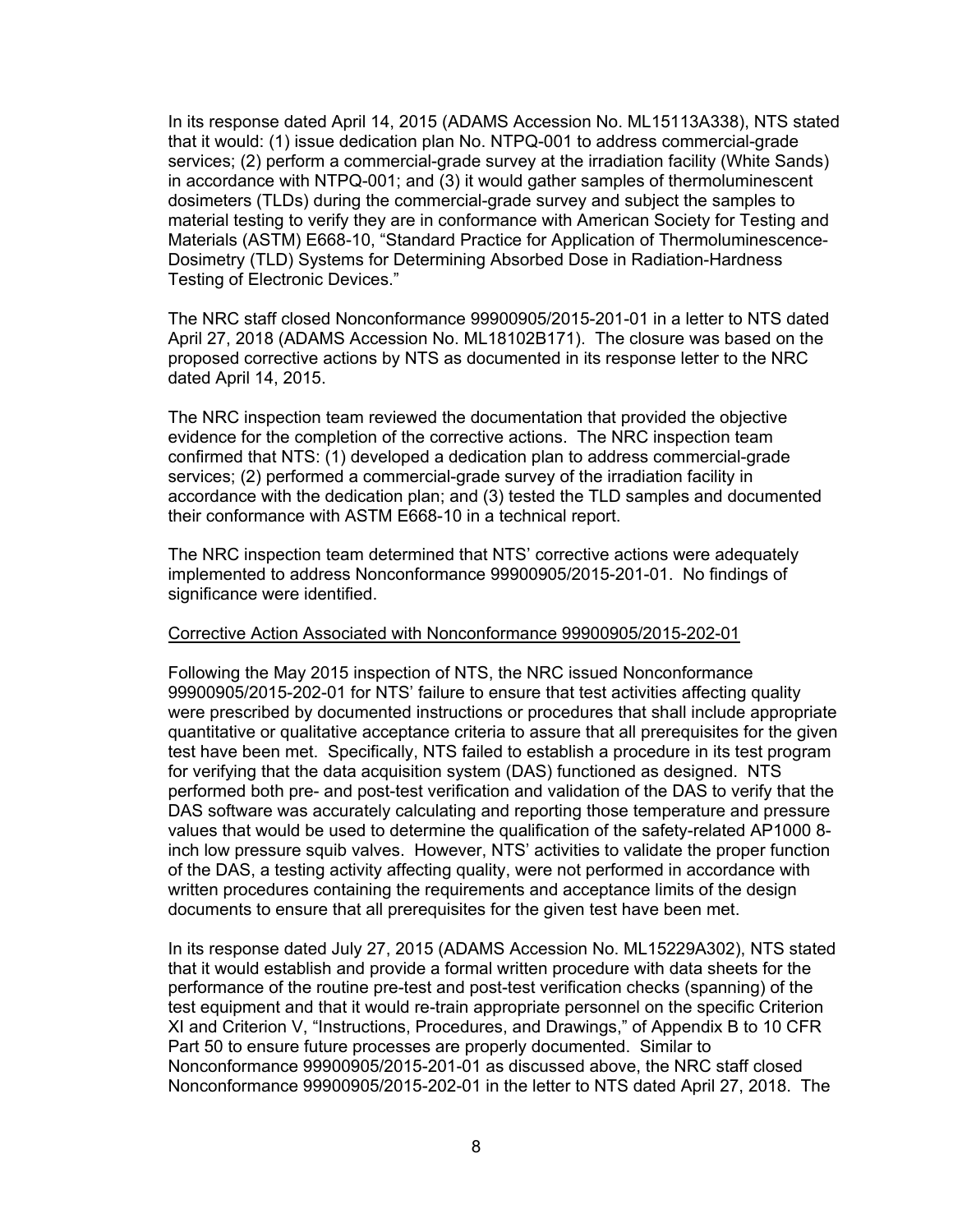closure was based on the proposed corrective actions by NTS as documented in its response letter to the NRC dated July 27, 2015.

During this inspection, the NRC inspection team noted that NTS had initiated and closed CPAR No. 15-019 to address Nonconformance 99900905/2015-202-01. CPAR No. 15- 019 documented NTS' plans for establishing a formal written procedure with data sheets as well as re-training of NTS' personnel. Upon further questioning by the NRC inspection team, NTS was unable to provide any objective evidence to demonstrate that the corrective actions were adequately implemented. The NRC inspection team determined that NTS did not develop a formal written procedure and did not provide any training to NTS' personnel.

The NRC inspection team identified this issue as an example of Nonconformance 99900905/2021-201-02 for NTS' failure to promptly correct a condition adverse to quality. NTS initiated CPAR No. 21-031 to address this issue.

#### Corrective Action Associated with Nonconformance No. 99900905/2015-202-02

Following the May 2015 inspection of NTS, the NRC issued Nonconformance 99900905/2015-202-02 for NTS' failure to ensure that purchased services, purchased directly or through a contractor or subcontractors, conform to the procurement documents and failed to perform source evaluation and selection to verify the effectiveness of the control of quality by contractors and subcontractors at intervals consistent with the importance, complexity, and quality of the products and services. Specifically, NTS failed to perform a commercial-grade survey or source surveillance of NALCO, a commercial supplier of water and process services, to verify the effectiveness of quality controls used in testing of demineralized water to support safety-related valve testing. In addition, NTS failed to assure that the validity of the commercial supplier's water chemical analysis upon receipt would provide reasonable assurance that pH, conductivity, fluoride, and chlorides met the demineralized water quality specifications invoked in procurement documents.

In its responses dated July 27, 2015 and September 2, 2015 (ADAMS Accession Nos. ML15229A302 and ML15260A548, respectively), NTS stated that it would not use NALCO for testing of demineralized water and would determine if NALCO should be surveyed, evaluated and added to the NTS' ASL. NTS also clarified that the testing performed by the commercial supplier to check the demineralized water was for routine informational purposes for protection of the boiler system. In 2011 and in 2015, NTS sent comparison samples to TMC (an NTS approved supplier) and compared the results to the analysis provided by NALCO, to provide confidence that the water quality was in range for demineralized water. The results from TMC and NALCO in 2011 and 2015 were satisfactory with minimal difference and within the proper range for demineralized water. NTS also evaluated any potential adverse impact on safety relief valves (SRVs) that may have been exposed to impurities by the demineralized water at NTS and determined there was no impact based on the water analysis.

In addition, NTS stated that it would issue a directive effective immediately that all POs for materials and services used on nuclear projects must contain quality assurance (QA) requirements and be approved by QA prior to final purchase of the material or services. Further, all Department Managers and Purchasing would be re-trained on NTS' procedures for vendor assessment and purchasing of safety-related commercial-grade materials and services.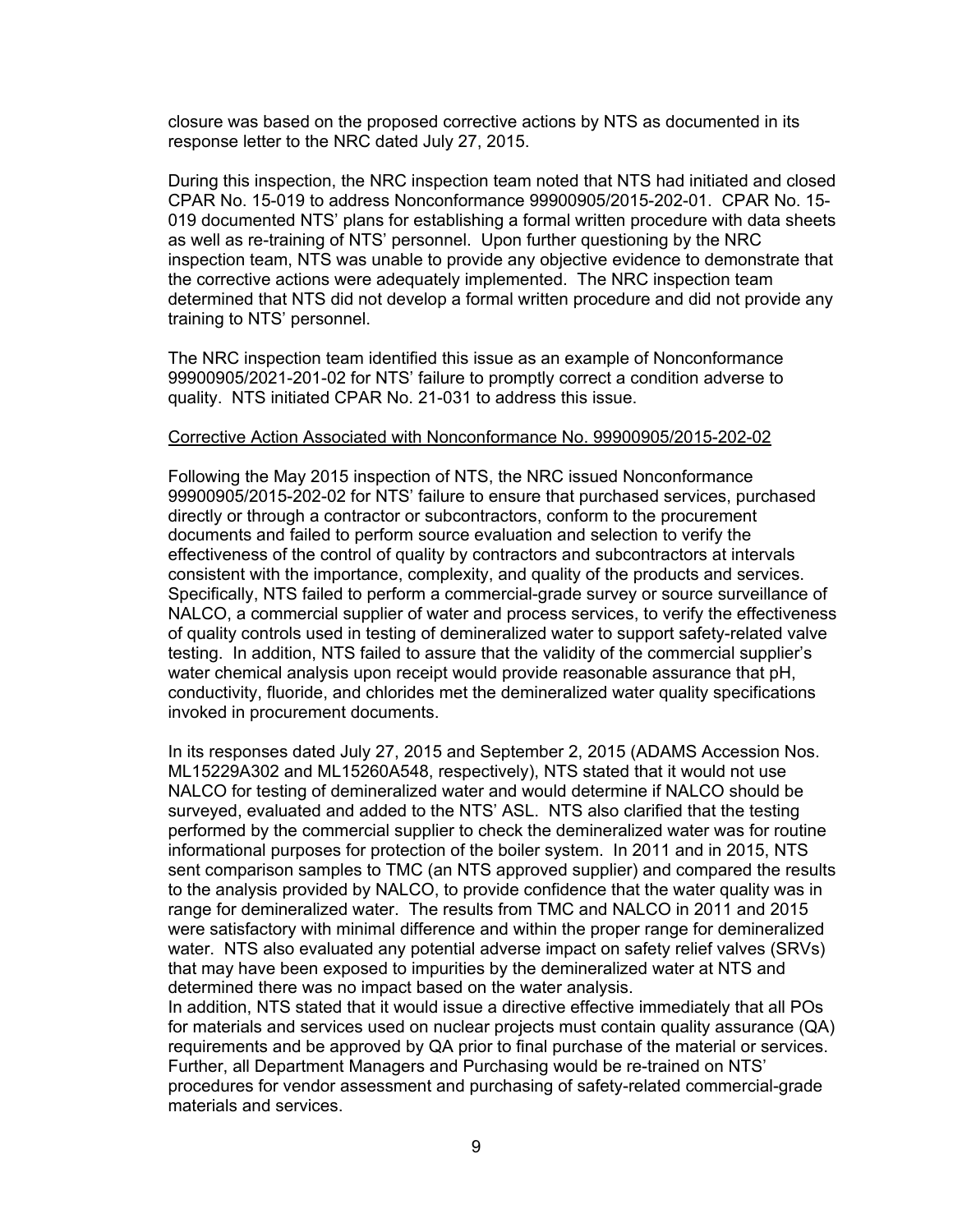The NRC inspection team reviewed the documentation that provided the objective evidence for the completion of the corrective actions. The NRC inspection team confirmed that: (1) NALCO was not added to the ASL; (2) POs for materials and services used on nuclear projects contain QA requirements and are approved by QA prior to final purchase; and (3) Department Managers and Purchasing received training on NTS' procedures for vendor assessment and purchasing of safety-related commercial-grade materials and services. The NRC inspection team also verified that the testing performed by TMC and NALCO were acceptable and comparable. In addition, the NRC inspection team discussed the extent of condition and the requirements for the testing of the water.

The NRC inspection team determined that NTS' corrective actions were adequate to address Nonconformance 99900905/2015-202-02. Based on the review of the corrective actions, the NRC inspection team closed Nonconformance 99900905/2015- 202-02. No findings of significance were identified.

c. Conclusion

The NRC inspection team concluded that NTS is implementing its nonconforming materials, parts, or components program in accordance with the regulatory requirements of Criterion XV of Appendix B to 10 CFR Part 50. Based on the limited sample of documents reviewed, the NRC inspection team also determined that NTS is implementing its policies and procedures associated with the nonconforming materials, parts, or components program. No findings of significance were identified.

The NRC inspection team issued Nonconformance 99900905/2021-201-02 in association with NTS' failure to implement the regulatory requirements of Criterion XVI of Appendix B to 10 CFR Part 50. Nonconformance 99900905/2021-201-02 cites NTS for failing to promptly correct conditions adverse to quality. Specifically, NTS failed to implement the corrective actions documented in CPAR No. 15-019 and in NTS' response to the NRC to address Nonconformance 99900905/2015-202-01.

#### 3. Commercial-Grade Dedication

#### a. Inspection Scope

The NRC inspection team reviewed NTS' policies and implementing procedures that govern the implementation of its commercial-grade dedication program to verify compliance with the regulatory requirements of Criterion III, "Design Control," and Criterion VII of Appendix B to 10 CFR Part 50.

The NRC inspection team reviewed a sample of four commercial-grade dedication packages of a terminal block, two circuit breakers, and a level transmitter to assess the implementation of the commercial-grade dedication program. The NRC inspection team verified that the technical evaluations documented the criteria for the identification of item functions, credible failure mechanisms/modes, selection of critical characteristics and acceptance criteria, and the identification of verification methods. The NRC inspection team also observed the commercial-grade dedication of a level transmitter.

The NRC inspection team verified that: (1) the critical characteristics and acceptance methods were correctly specified; (2) the drawings and material specifications containing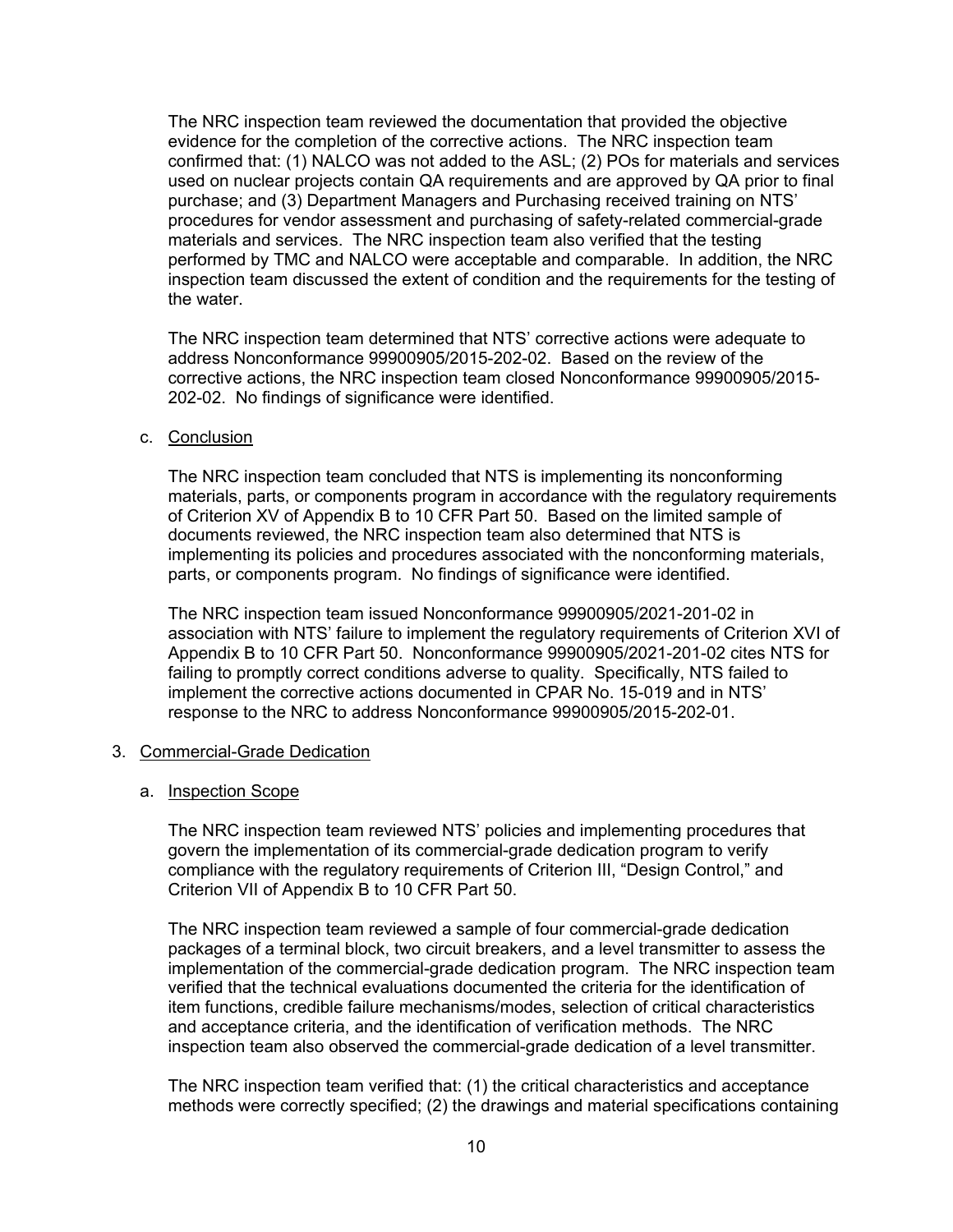the associated acceptance criteria for each critical characteristic were referenced; and (3) the inspection reports adequately documented the acceptance of the critical characteristics.

The NRC inspection team also discussed the commercial-grade dedication program with NTS' management and technical staff. The attachment to this inspection report lists the documents reviewed and personnel interviewed by the NRC inspection team.

## b. Observations and Findings

No findings of significance were identified.

# c. Conclusion

The NRC inspection team concluded that NTS is implementing its commercial-grade dedication program in accordance with the regulatory requirements of Criterion III and Criterion VII of Appendix B to 10 CFR Part 50. Based on the limited sample of documents reviewed and activities observed, the NRC inspection team also determined that NTS is implementing its policies and procedures associated with the commercialgrade dedication program. No findings of significance were identified.

# 4. Test Control

# a. Inspection Scope

The NRC inspection team reviewed NTS' policies and implementing procedures that govern the implementation of its test control program to verify compliance with the requirements of Criterion XI, "Test Control," of Appendix B to 10 CFR Part 50.

The NRC inspection team witnessed a SRV test for Brunswick Steam Electric Plant and a reactor vent valve (RVV) test for the NuScale advanced power reactor. The purpose of the SRV testing is to measure the opening and closure pressure set points. A main adjustable valve was used to gradually raise the upstream pressure until it reaches the valve pressure set point. The valve's linear variable differential transformer was measured throughout the testing. The valve was found to open once the upstream pressure exceeds the set point. After the valve opened, the system pressure decreased, and the valve closed as expected. The purpose of the RVV testing was to measure the RVV flow capacity using nitrogen with the upstream pressure up to 90 psig. The NRC inspection team also reviewed the test records for a completed SRV testing and confirmed that all the test requirements have been met. The NRC inspection team confirmed that both tests were performed using properly calibrated measuring and test equipment (M&TE).

For both tests, the NRC inspection team verified that NTS' test procedures adequately included the applicable technical, quality, and regulatory requirements. The NRC inspection team also confirmed that the following testing elements were satisfied, verified, and recorded, as appropriate: (1) test parameters and initial conditions, (2) test acceptance criteria, (3) test prerequisites, (4) test instrument range, accuracy, and uncertainty appropriate for the test; (5) current calibration, and (6) proper procedure sequence followed and any deviations documented and evaluated.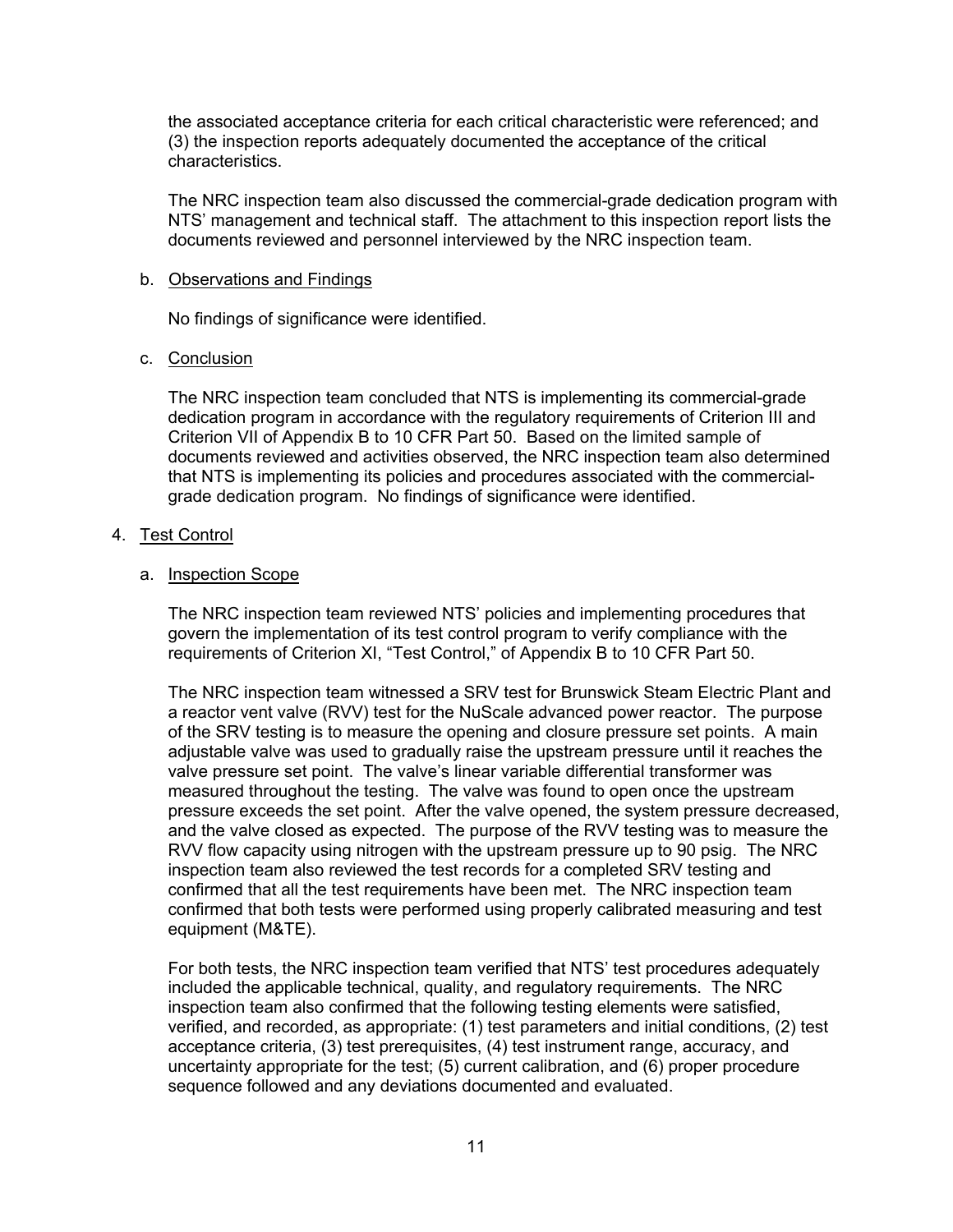The NRC inspection team discussed the test control program with NTS' management and technical staff. The attachment to this inspection report lists the documents reviewed and personnel interviewed by the NRC inspection team.

#### b. Observations and Findings

No findings of significance were identified.

#### c. Conclusion

The NRC inspection team concluded that NTS is implementing its test control program in accordance with the regulatory requirements of Criterion XI of Appendix B to 10 CFR Part 50. Based on the limited sample of documents reviewed, the NRC inspection team also determined that NRC is implementing its policies and procedures associate with the test control program. No findings of significance were identified.

#### 5. Control of Measuring and Test Equipment

#### a. Inspection Scope

The NRC inspection team reviewed NTS' policies and implementing procedures that govern the implementation of its M&TE program to verify compliance with the requirements of Criterion XII, "Control of Measuring and Test Equipment," of Appendix B to 10 CFR Part 50.

For a sample of M&TE, the NRC inspection team determined that the M&TE had the appropriate calibration stickers and current calibration dates, including the calibration due date. The NRC inspection team also verified that the M&TE had been calibrated, adjusted, and maintained at prescribed intervals prior to use. In addition, the calibration records reviewed by the NRC inspection team indicated the as-found or as-left conditions, accuracy required, calibration results, calibration dates, and the due date for recalibration. Furthermore, the NRC inspection team also verified that the selected M&TE was calibrated using procedures traceable to known industry standards. The NRC inspection team confirmed that when M&TE equipment is found to be out of calibration, NTS generates an M&TE out-of-tolerance condition to identify items that have been accepted using this equipment since the last valid calibration date and to perform an extent of condition review.

The NRC inspection team performed a walk-down of NTS' laboratory to observe that M&TE were labeled, handled, and stored in a manner that indicated the calibration status of the instrument and ensured its traceability to calibration test data. The NRC inspection team observed the calibration of an internal caliper and micrometer and confirmed that the calibration was performed in accordance with NTS' procedures.

The NRC inspection team also discussed the M&TE program with NTS management and technical staff. The attachment to this inspection report lists the documents reviewed and personnel interviewed by the NRC inspection team.

#### b. Observations and Findings

No findings of significance were identified.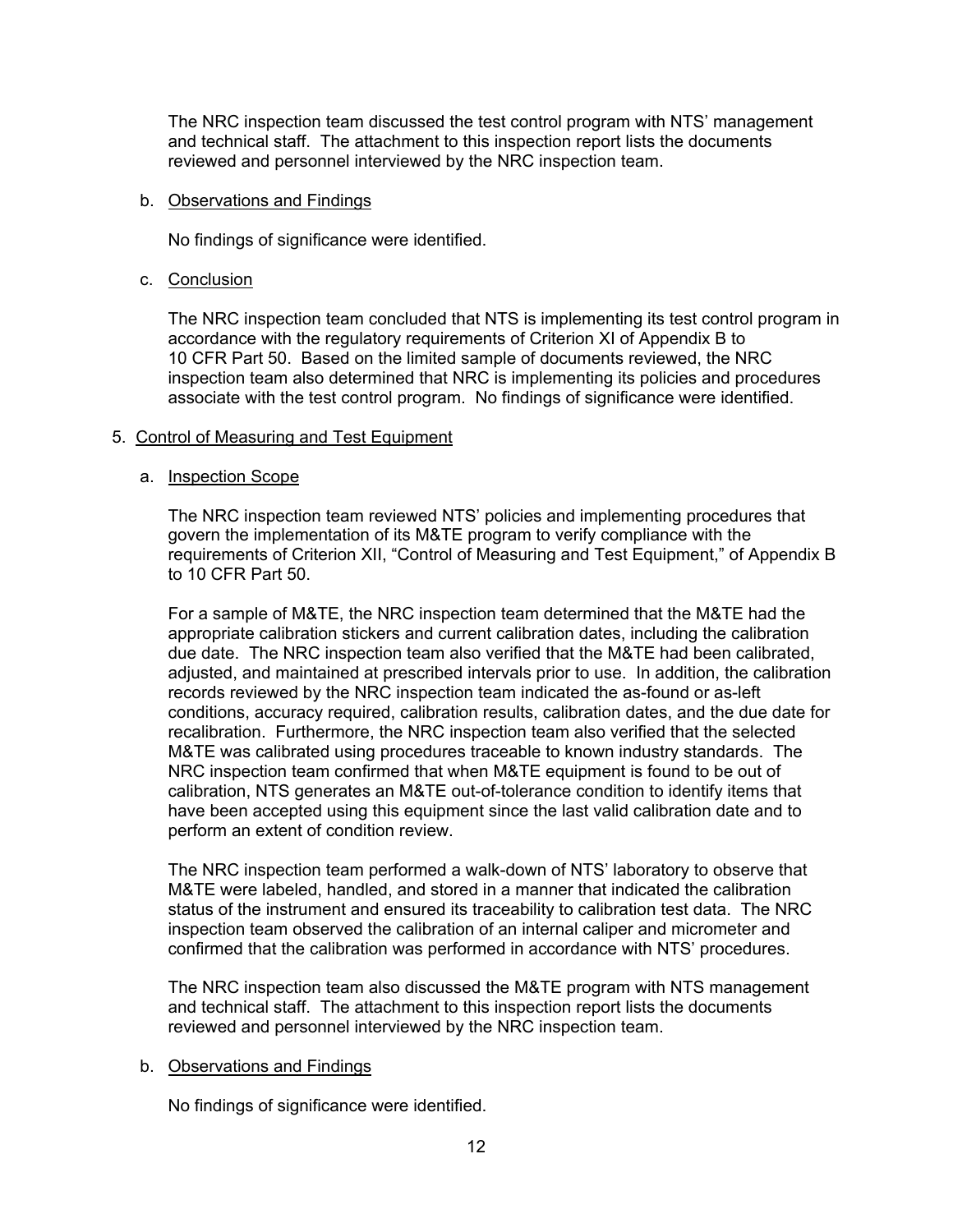# c. Conclusion

The NRC inspection team concluded that NTS is implementing its M&TE program in accordance with the regulatory requirements of Criterion XII of Appendix B to 10 CFR Part 50. Based on the limited sample of documents reviewed and activities observed, the NRC inspection team also determined that NTS is implementing its policies and procedures associated with the M&TE program. No findings of significance were identified.

# 6. 10 CFR Part 21 Program

# a. Inspection Scope

The NRC inspection team reviewed NTS' policies and implementing procedures that govern the implementation of its 10 CFR Part 21 program to verify compliance with the regulatory requirements. In addition, the NRC inspection team evaluated the 10 CFR Part 21 postings and a sample of NTS' safety-related POs to verify compliance with the requirements of 10 CFR 21.21, "Notification of Failure to Comply or Existence of a Defect and its Evaluation," and 10 CFR 21.31, "Procurement Documents." The NRC inspection team also verified that NTS' nonconformance and corrective action procedures provide a link to the 10 CFR Part 21 program. Furthermore, for a sample of 10 CFR Part 21 evaluations performed by NTS, the NRC inspection team verified that NTS had effectively implemented the requirements for evaluating deviations and failures to comply. The NRC inspection team verified that notifications were performed in accordance with the requirements of 10 CFR 21.21, as applicable.

The NRC inspection team also discussed the 10 CFR Part 21 program with NTS' management and technical staff. The attachment to this inspection report lists the documents reviewed and personnel interviewed by the NRC inspection team.

#### b. Observations and Findings

No findings of significance were identified.

# c. Conclusion

The NRC inspection team concluded that NTS is implementing its 10 CFR Part 21 program in accordance with the regulatory requirements of 10 CFR Part 21. Based on the limited sample of documents reviewed, the NRC inspection team also determined that NTS is implementing its policies and procedures associated with the 10 CFR Part 21 program. No findings of significance were identified.

#### 7. Entrance and Exit Meetings

On October 18, 2021, the NRC inspection team discussed the scope of the inspection with Gary Dennis, NTS' Director of Operations, and other members of NTS' management and technical staff. On October 22, 2021, the NRC inspection team presented the inspection results and observations during an exit meeting with Mr. Dennis and other members of NTS' management and technical staff. The attachment to this report lists the attendees of the entrance and exit meetings, as well as those individuals interviewed by the NRC inspection team.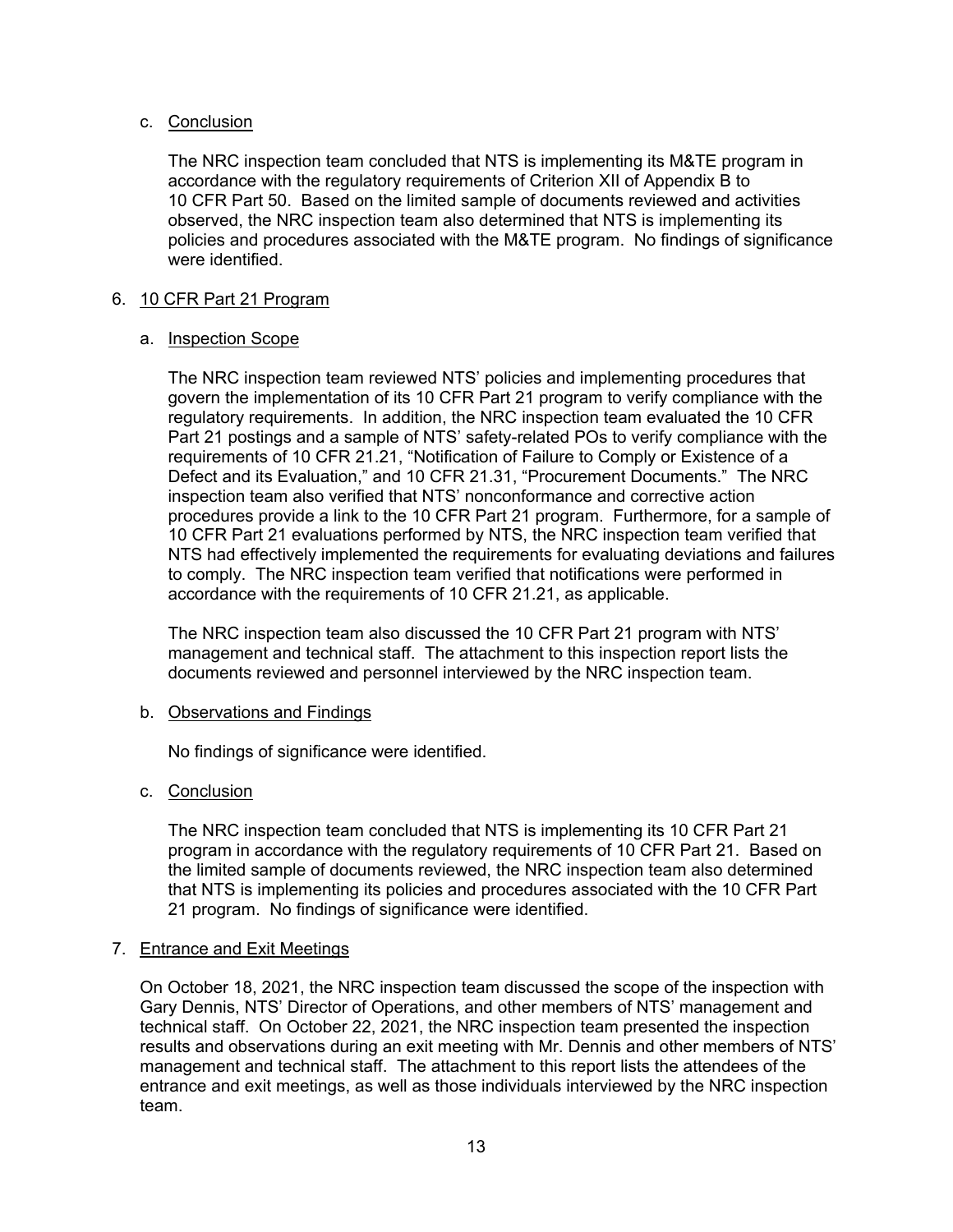# **ATTACHMENT**

# 1. ENTRANCE/EXIT MEETING ATTENDEES

| <b>Name</b>               | <b>Title</b>                                                                 | <b>Affiliation</b>       | <b>Entrance</b> | <b>Exit</b> | <b>Interviewed</b> |
|---------------------------|------------------------------------------------------------------------------|--------------------------|-----------------|-------------|--------------------|
| <b>Gary Dennis</b>        | Director of<br>Operations                                                    | <b>NTS</b><br>Huntsville | X               | X           |                    |
| <b>Robert Bridges</b>     | <b>General Manager</b>                                                       | <b>NTS</b><br>Huntsville | X               |             |                    |
| Shane Standridge          | <b>Acting Manager</b><br>for Nuclear Third-<br>Party Qualification<br>(NTPQ) | <b>NTS</b><br>Huntsville | X               | X           | X                  |
| <b>Lance Phares</b>       | Department<br>Manager for<br>Snubbers                                        | <b>NTS</b><br>Huntsville | X               | X           |                    |
| Greg Mason                | <b>Nuclear Marketing</b><br>Manager                                          | <b>NTS</b><br>Huntsville | X               |             |                    |
| <b>Brad Ferguson</b>      | <b>Business</b><br>Development<br><b>Director</b>                            | <b>NTS</b><br>Huntsville |                 |             |                    |
| <b>Patrick Turrentine</b> | Department<br>Manager for<br>Safety-Related<br>Valves and High<br>Flow       | <b>NTS</b><br>Huntsville | X               | X           | X                  |
| <b>Tom Boonarkat</b>      | Department<br>Manager for<br><b>Nuclear</b><br>Equipment<br>Qualification    | <b>NTS</b><br>Huntsville | X               | X           |                    |
| Fred Jefferson            | <b>Nuclear Quality</b><br>Assurance<br>Manager                               | <b>NTS</b><br>Huntsville | X               | X           | X                  |
| <b>Ralph Yeardley</b>     | <b>Senior Principal</b><br>Engineer                                          | <b>NTS</b><br>Huntsville | X               | X           | X                  |
| Jonathan Wright           | Senior Engineer                                                              | <b>NTS</b><br>Huntsville |                 |             | X                  |
| Kyle McVay                | Project Engineer -<br><b>NTPQ</b>                                            | <b>NTS</b><br>Huntsville |                 | X           |                    |
| John Waits                | Engineer                                                                     | <b>NTS</b><br>Huntsville |                 |             | X                  |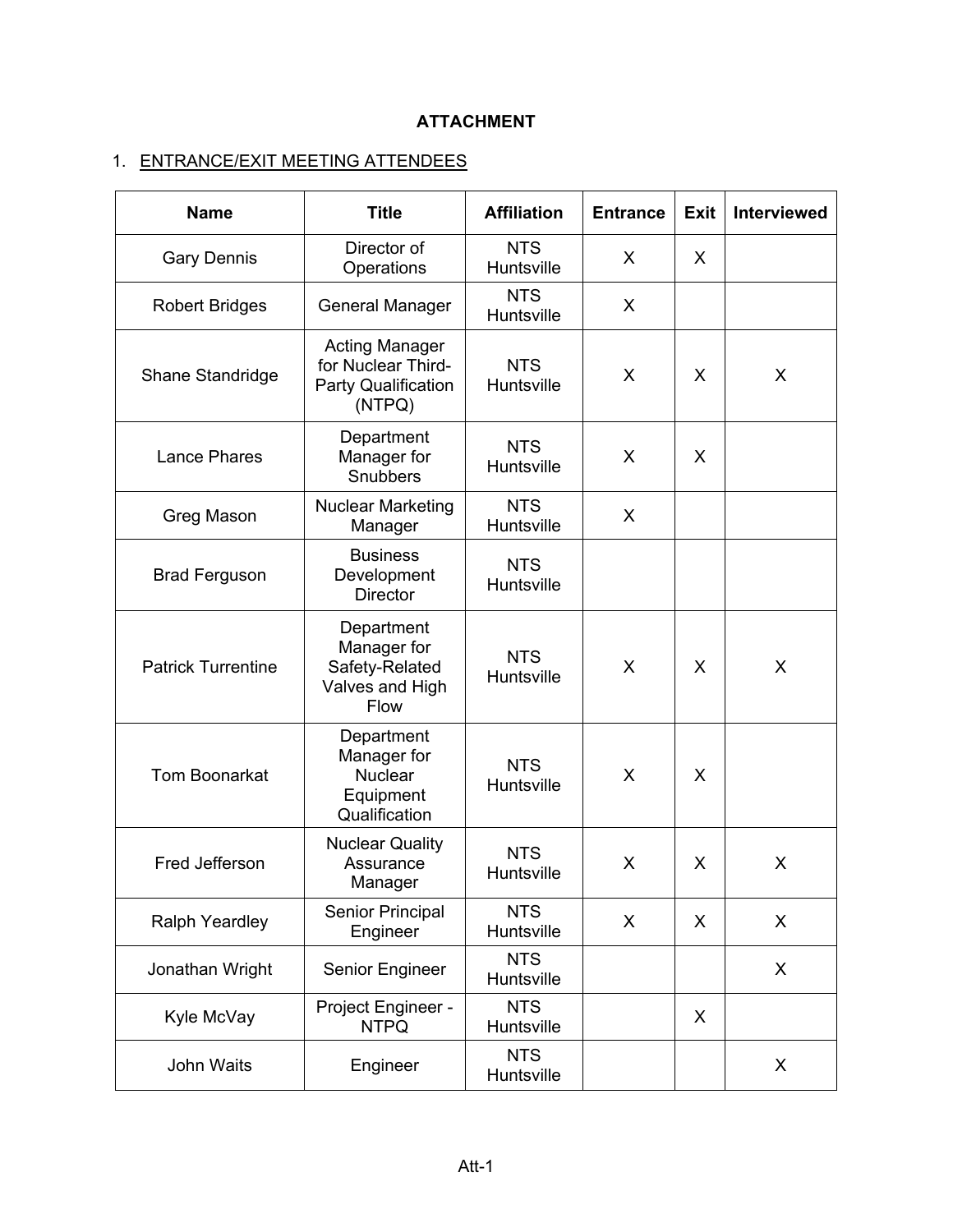| <b>Name</b>           | <b>Title</b>                            | <b>Affiliation</b>                                  | <b>Entrance</b> | <b>Exit</b> | <b>Interviewed</b> |
|-----------------------|-----------------------------------------|-----------------------------------------------------|-----------------|-------------|--------------------|
| <b>Eddie Rea</b>      | Quality<br>Management<br>Representative | <b>NTS</b><br>Huntsville                            | X               | X           | X                  |
| <b>Steve Felice</b>   | Calibration<br>Manager                  | <b>NTS</b><br>Huntsville                            | X               |             | X                  |
| Joseph Hamlin         | <b>Senior Calibration</b><br>Technician | <b>NTS</b><br>Huntsville                            |                 |             | X                  |
| <b>Michael Javins</b> | Level III<br>Technician                 | <b>NTS</b><br>Huntsville                            |                 |             | X                  |
| <b>Keith Ellis</b>    | <b>Test Supervisor</b>                  | <b>NTS</b><br>Huntsville                            |                 |             | X                  |
| <b>James Collins</b>  | <b>Test Technician</b>                  | <b>NTS</b><br>Huntsville                            |                 |             | X                  |
| Mike Homm             | Technician                              | <b>NTS</b><br>Huntsville                            |                 |             | X                  |
| <b>Truman Porter</b>  | Instrumentation<br>Technician           | <b>NTS</b><br>Huntsville                            |                 |             | X                  |
| <b>Adam Casey</b>     | Instrumentation<br>Technician           | <b>NTS</b><br>Huntsville                            |                 |             | $\mathsf{X}$       |
| <b>Chris Lewis</b>    | <b>Project Engineer</b>                 | <b>Curtis Wright</b><br><b>Target Rock</b>          | X               |             | X                  |
| <b>Bradyn Wuth</b>    | <b>Test Engineer</b>                    | <b>NuScale</b>                                      | X               |             | X                  |
| Yamir Diaz-Castillo   | <b>Inspection Team</b><br>Leader        | <b>Nuclear</b><br>Regulatory<br>Commission<br>(NRC) | X               | X           |                    |
| Andrea Keim           | Inspector                               | <b>NRC</b>                                          | X               | X           |                    |
| Odunayo Ayegbusi      | Inspector                               | <b>NRC</b>                                          | X.              | X           |                    |
| Frankie Vega          | Inspector                               | <b>NRC</b>                                          | X.              | X           |                    |
| Shanlai Lu            | Technical<br>Specialist                 | <b>NRC</b>                                          | X               | X           |                    |

# 2. INSPECTION PROCEDURES USED

Inspection Procedure (IP) 36100, "Inspection of 10 CFR Part 21 and Programs for Reporting Defects and Noncompliance," dated May 16, 2019.

IP 43002, "Routine Inspections of Nuclear Vendors," dated January 27, 2017.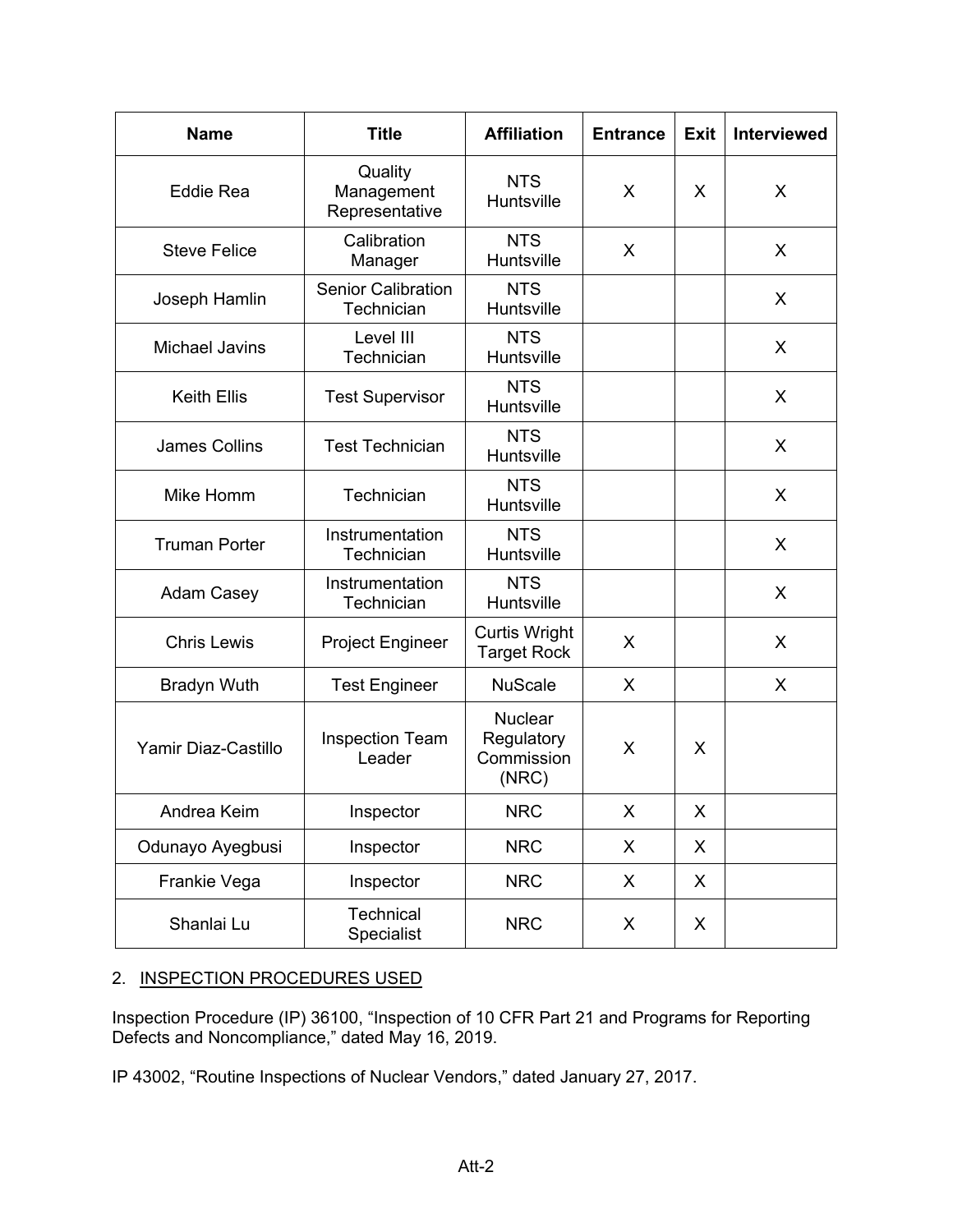IP 43004, "Inspection of Commercial-Grade Dedication Programs," dated January 27, 2017.

| <b>Item Number</b>   | <b>Status</b> | Type                              | <b>Description</b>                         |
|----------------------|---------------|-----------------------------------|--------------------------------------------|
| 99900905/2015-201-01 | CLOSED*       | Notice of<br>Nonconformance (NON) | <b>Criterion III</b><br><b>Criterion V</b> |
| 99900905/2015-202-01 | CLOSED*       | <b>NON</b>                        | <b>Criterion XI</b><br><b>Criterion V</b>  |
| 99900905/2015-202-02 | <b>CLOSED</b> | <b>NON</b>                        | <b>Criterion VII</b>                       |
| 99900905/2021-201-01 | <b>OPENED</b> | <b>NON</b>                        | <b>Criterion VII</b>                       |
| 99900905/2021-201-02 | <b>OPENED</b> | <b>NON</b>                        | <b>Criterion XVI</b>                       |

# 3. LIST OF ITEMS OPENED, CLOSED, AND DISCUSSED

\*These two NONs were previously closed by the NRC staff in a letter dated April 27, 2018 (Agencywide Documents Access and Management System Accession No. ML18102B171).

# 4. DOCUMENTS REVIEWED

# Policies and Procedures

- Huntsville Facilities Nuclear Quality Policy Manual, Revision 8, dated June 7, 2021
- Quality Assurance Procedure (QAP) HSV 4-1, "Procurement of Safety Related Commercial-Grade Materials, Services, and Instrumentation," Revision 7, dated June 15, 2020
- QAP HSV 7-1, "Supplier Evaluation and Approved Suppliers List," Revision 7, dated June 7, 2021
- QAP HSV 7-2, "Source Surveillance and Inspection," Revision 4, dated June 15, 2020
- QAP HSV 12-1, "Control of Measuring and Test Equipment," Revision 1, dated October 26, 2016
- QAP HSV 15-1, "Control of Nonconforming Material, Items, and Services," Revision 4, dated July 14, 2020
- QAP HSV 15-2, "Notice of Deviation," Revision 5, dated October 12, 2021
- QAP HSV 16-1, "Corrective and Preventive Actions," Revision 3, dated June 15, 2021
- QAP HSV 21-1, "Dedication Test Procedure for Commercial Grade Calibration Services," Revision 7, dated October 12, 2021
- QAP HSV 22-1, "Dedication of Commercial Grade Items and Services," Revision 5, dated June 6 ,2021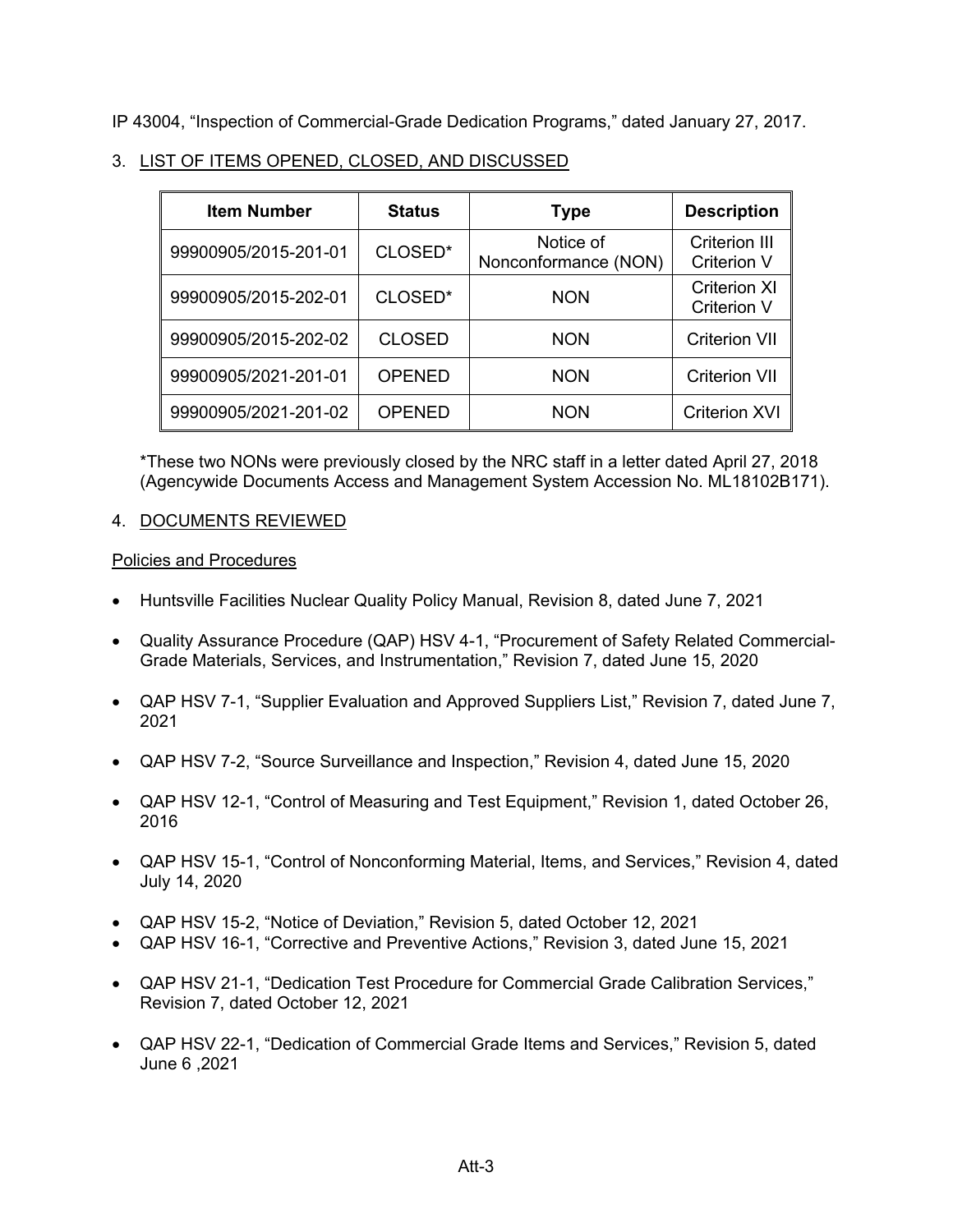QAP HSV 19-1, "Reporting of Defects and Noncompliance per 10 CFR Part 21," Revision 5, dated February 9, 2021

# Commercial-Grade Dedication Records

- Technical Evaluation for circuit breakers, Revision 0, dated November 11, 2020
- Technical Evaluation No. 19-PR09334 for level transmitters, Revision 2 (no date provided)
- Commercial-Grade Dedication package for purchase order (PO) No. SNG37040-0074, Marathon 216HB Terminal Block, Revision 2, dated November 25, 2020
- Commercial-Grade Dedication package for PO Nos. 10552068 and 10572075, circuit breakers, Revision 8 and Revision 5, respectively, dated June 4, 2021
- Commercial-Grade Dedication package for PO Nos. 10552068, 10558252, and 10570666, circuit breakers Revision 8, Revision 4, and Revision 4, respectively, dated February 24, 2021
- Commercial-Grade Dedication Plan for PO No. 4501156251, level transmitters, dated October 19, 2021
- CNTPQ-001, "Third Party Qualification (TPQ) Dedication Plan for Commercial-Grade Services," Revision 0, dated February 9, 2015

# Calibration and Test Records

- "Capacity Determination Procedure for Curtiss-Wright Target Rock ECCS Testing" dated June 11, 2021 (redlined on August 27, 2021 and October 19, 2021)
- Test Procedure No. PROC-PR120605-WTR, "Water Functional Test Procedure for Curtiss-Wright Target Rock ECCS Testing," dated September 16, 2021 (redlined September 24, 2021)
- Certificate of Conformance for Xcel Energy/Prairie Island Nuclear Generating Plant, Project PR141650, dated October 15, 2021
- Test Specification No. TSD-B020-7651, "ECCS Valve Proof Testing," Revision 1, dated June 6, 2020
- Test Procedure No. PROC-PR120605-RST, "Reset Testing Procedure for Curtiss-Wright Target Rock," dated August 26, 2021
- Test Procedure No. 1124, "Testing of Target Rock Two Stage Pilot-Operated Safety Relief Valves Model No. 7567F for Progress Energy Brunswick Nuclear Plant," dated December 14, 2006
- NuScale SW-0120-68461, "ECCS Valve Proof Testing Statement of Work," Revision 1, dated June 18, 2020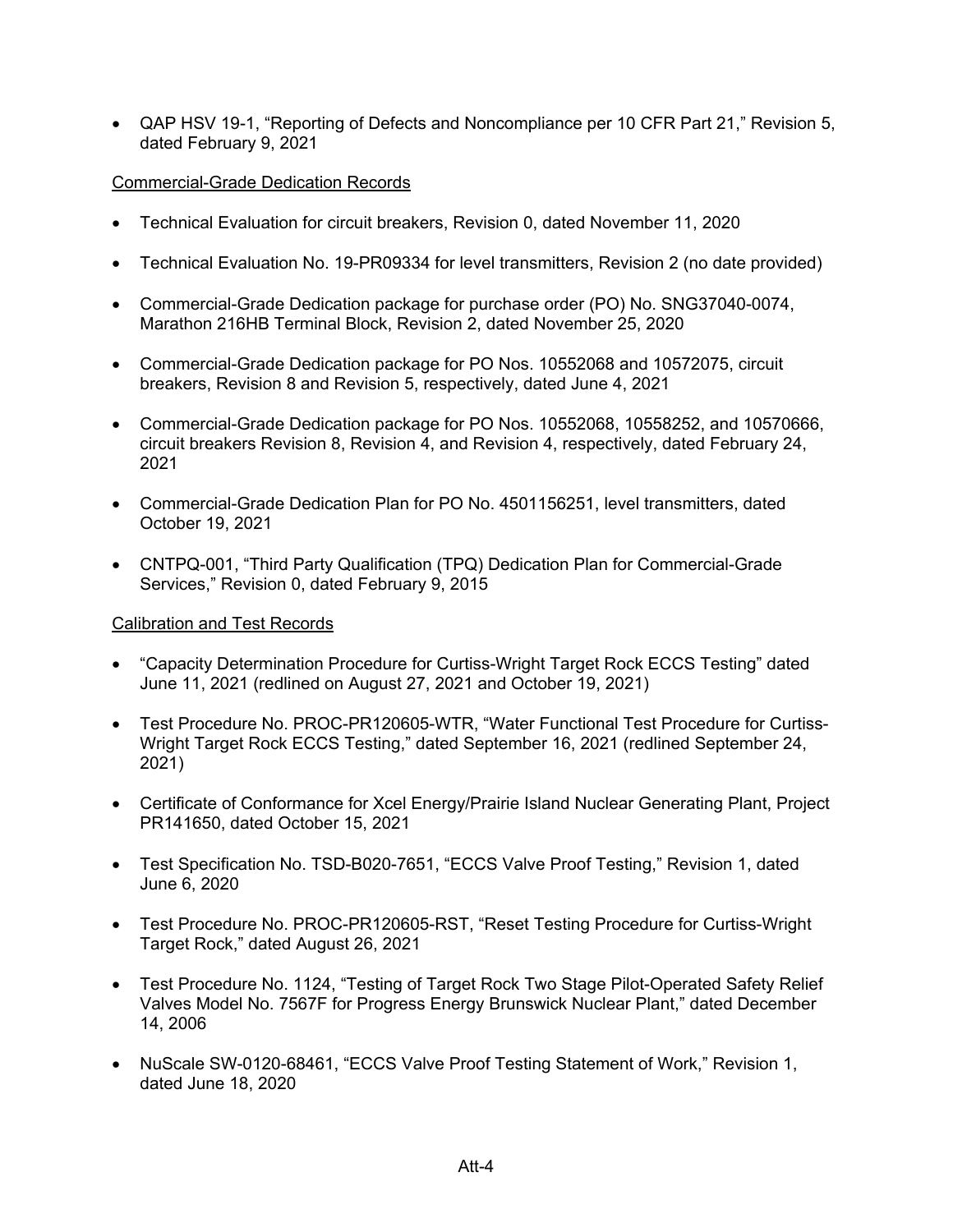- SA-11-023, Addendum-A, "Radiation Aging Wyle Surveillance Report," Revision A, dated July 21, 2015
- Scope of Work (Xcel Energy) PR141650 & PR141650-00
- Certificate of Analysis for pH buffer solution
- Calibration Certificate Receipt Inspection for pH buffer solution
- Calibration Certificate Receipt Inspection for digital multimeter No. WC041457
- Calibration Certificate Receipt Inspection for angle block No. 102732
- Calibration Certificate Receipt Inspection for humidity and temperature transmitter No. 03842
- Calibration Certificate Receipt Inspection for thermocouple simulator No. WC047444
- Calibration Certificate Receipt Inspection for flowmeter No. WC069173
- Certificate of Calibration No. 1-14181216991-1 for digital multimeter No. WC041457, dated March 23, 2021
- Certificate of Calibration No. WYL102732 for angle block No. 102732, dated July 23, 2018
- Certificate of Calibration No. 77340-170424-HMT337-K3550022 for humidity and temperature transmitter No. 03842, dated April 24, 2017
- Certificate of Calibration No. RMA-4371 for thermocouple simulator No. WC047444, dated August 24, 2020
- Certificate of Calibration No. CL-122 for a flowmeter No. WC069173, dated October 13, 2021
- Certificate of Calibration for a thermometer No. WC069173, dated August 31, 2021
- Certificate of Calibration for an infrared probe No. WC046838, dated October 20, 2021
- Certificate of Calibration for a dim meas kit probe No. WC048730, dated October 20, 2021
- Certificate of Calibration for a RTD calibrator No. WC073669, dated October 20, 2021
- Certificate of Calibration for an armature multiplexer No. WC043278, dated October 20, 2021
- Certificate of Calibration for a crimp tool No. WC041964, dated October 20, 2021
- Certificate of Calibration for an infrared thermometer tool No. WC063551, dated October 20, 2021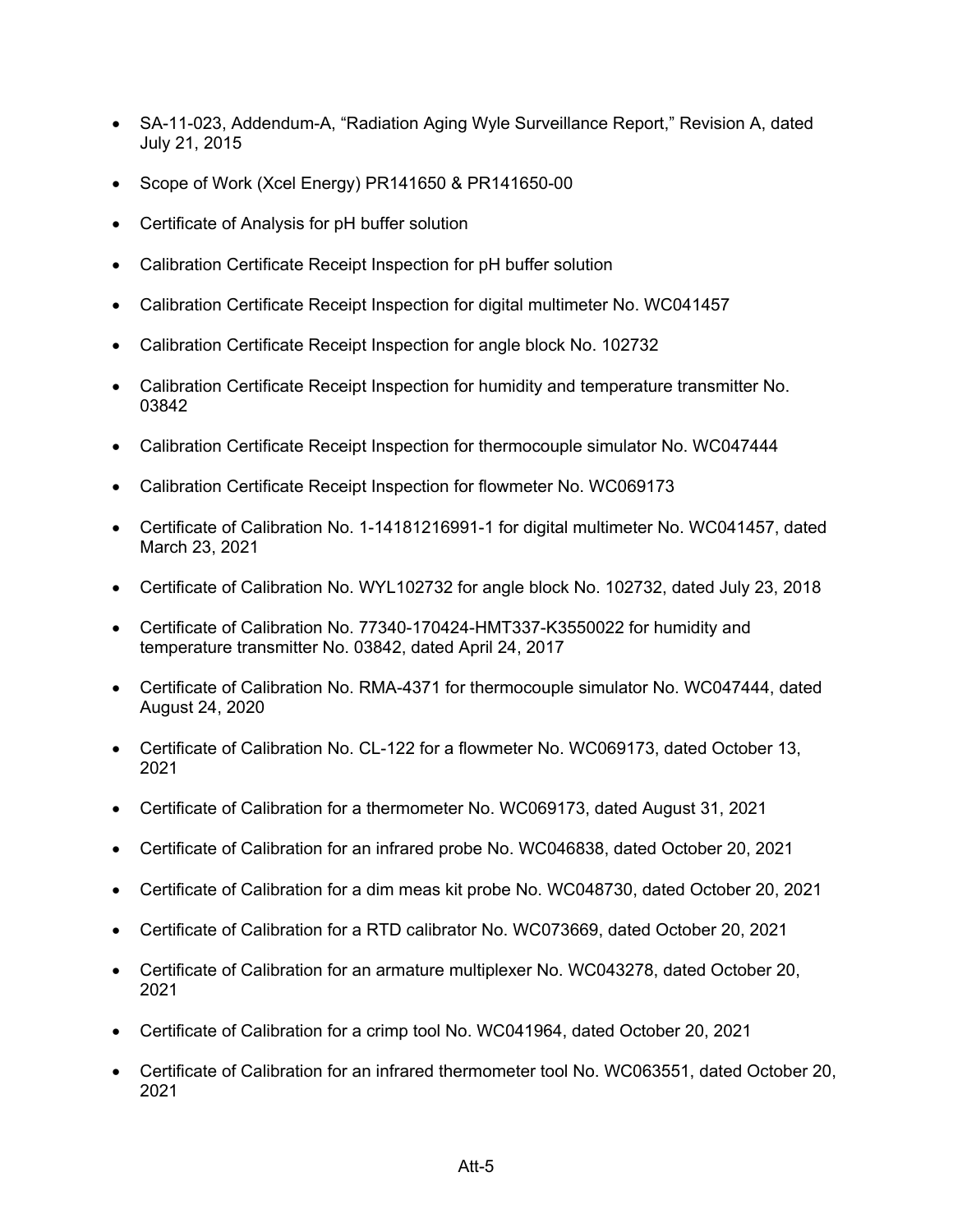- Certificate of Calibration for a pressure calibrator No. WC042088, dated October 20, 2021
- Certificate of Calibration for a clamp meter No. WC069319, dated October 20, 2021
- Certificate of Calibration for a thermometer No. WC063436, dated October 20, 2021
- Certificate of Calibration for optim electronics testing equipment, dated August 24, 2020
- Certificate of Calibration for a caliper No. WC046487, dated October 12, 2021
- Certificate of Calibration for a tape measure No. PF002, dated June 28, 2021
- Certificate of Calibration for a caliper No. WC046486, dated September 23, 2021
- Certificate of Calibration for a thermometer No. WC043097, dated February 26, 2021

#### Purchase Orders, Audit Reports, and Commercial-Grade Surveys

- NTS' Huntsville Operations Approved Suppliers List, Revised on October 13, 2021
- Purchase Order (PO) No. PRPO083282-2 for calibration services, dated July 7, 2018
- PO No. PRPO124577-3a for calibration services, dated March 19, 2021
- PO No. PRPO132190-3 for calibration services, dated October 18, 2021
- PO No. PRPO132260-2a for calibration services, dated October 1, 2021
- PO No. PRPO129924-3 for calibration services, dated July 30, 2021
- PO No. PRPO131191-3 for calibration services, dated September 16, 2021
- PO No. PRPO062043-4a for calibration services, dated April 5, 2017
- PO No. PRPO122442-2a for 3.25-inch bore snubbers, 6-inch stroke, dated January 8, 2021
- PO No. PRPO130401-3 for electrical sensors, dated August 12, 2021
- PO No. PRPO132185-3 for pH calibration solutions, dated September 30, 2021
- PO No. PRPO124674-2a for a piston rod assemblies and seal kits, dated March 4, 2021
- PO No. PRPO132470-3 for electrical components, dated October 7, 2021
- PO No. PRPO130970-2a for insulating push rod, dated September 7, 2021
- NTS Audit Report No. H-SA-19-002 for a supplier of snubbers, dated August 30, 2019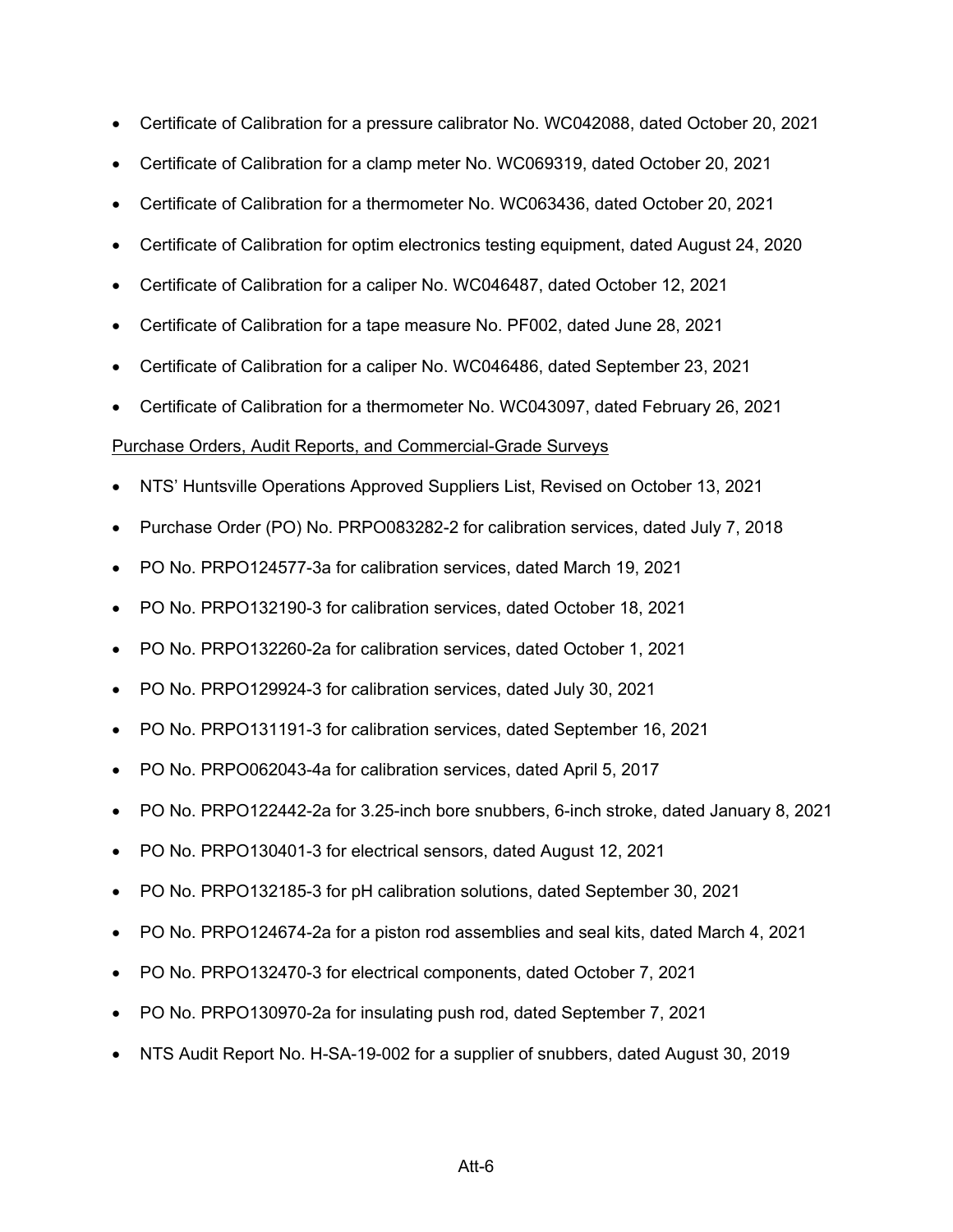- Nuclear Industry Assessment Corporation Audit Report No. 25019 for a supplier of safetyrelated services, dated March 18, 2020
- NTS Audit Report for a supplier of snubbers and pipe supports replacement parts, dated September 3, 2020
- Commercial-Grade Survey Report No. NTS-HV-CGS-21-001 of a supplier of medium voltage circuit breakers, dated January 31, 2021
- Commercial-Grade Survey Report No. NTS-HV-CHS-21-003 of a supplier of level transmitters, flow switches, receivers, and spare parts, dated July 17, 2021
- Commercial-Grade Survey Report of a supplier of calibration services, dated May 5, 2021
- Commercial-Grade Survey Report No. NTS-HV-CGS-19-001 of a supplier of calibration services, dated October 11, 2019
- Commercial-Grade Survey Report No. NTS-HSV-CGS-19-003 of a supplier of recorders and signal conditioners, dated September 10, 2019
- Commercial-Grade Survey Report No. NTS-H-V-CGS-15-002 of an irradiation facility, dated February 9, 2015

# Nonconformance Material Reports/Notice of Deviations

- Lists of Nonconformance Material Report (NMRs) for 2019, 2020, and 2021
- NMR No. 014-021 for PO No. PRPO128079
- NMR No. 002-19 for PO No. PRP0092223
- NMR No. 006-19 for PO No. PRP004420
- NMR No. 007-19 for PO No. PRP0100746
- Notice of Deviation (NOD) 2 for PO No. 29181
- NOD-1 for PO Nos. 719320/1 and 0712145/1
- NOD-1 for PO No. 10487369
- NOD-1 through NOD-10 for PO No. 56152-1
- NOD-2 for PO No. 56152-2
- Notification of Out-of-Tolerance Condition Control Log for Years 2020 and 2021

# Corrective and Preventive Action Reports

- Corrective/Preventive Action Report (CPAR) 15-009
- CPAR No. 16-003
- CPAR No. 16-004
- CPAR No. 16-031
- CPAR No. 19-003
- CPAR No. 17-039, Revision 1
- CPAR No. 20-025
- CPAR No. 20-040
- CPAR No. 20-043
- CPAR No. 20-080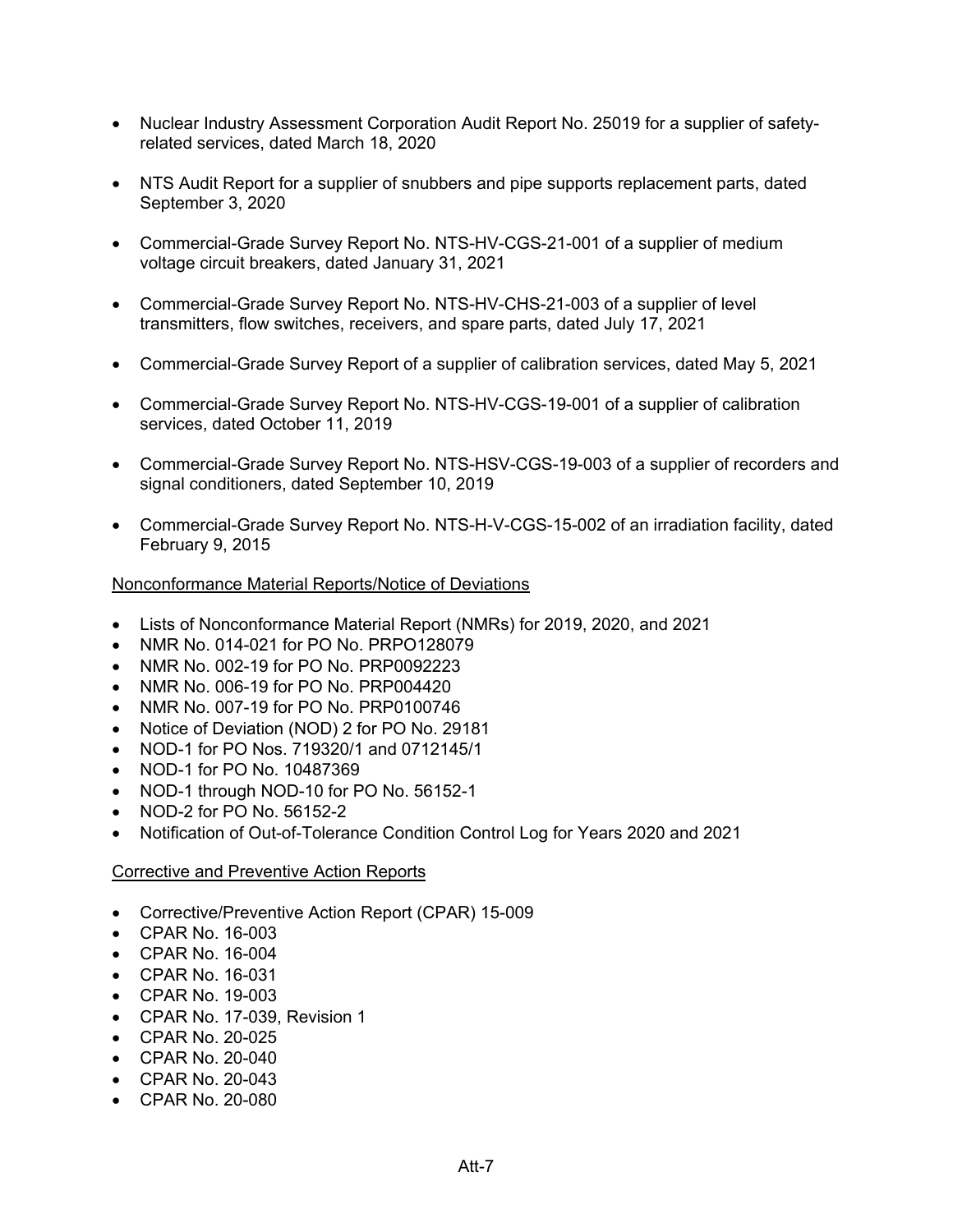- CPAR No. 21-001
- CPAR No. 21-011
- CPAR No. 21-014
- CPAR No. 21-022
- CPAR No. 21-024

# Corrective Action Requests Opened During the NRC Inspection

- CPAR No. 21-022, Revision 1
- CPAR No. 21-029, Revision 2
- CPAR No. 21-031, Revision 1
- CPAR No. 21-034
- CPAR No. 21-035
- CPAR No. 21-036
- CPAR No. 21-037

# 10 CFR Part 21

- Part 21 Report, "Potential Part 21 on Siemens 401-158 Safety Clip", dated March 14, 2016
- Part 21 Report, "Potential Part 21 on Siemens 401-158 Safety Clip", dated March 17, 2016
- Part 21 Report, "Request for Extension: Potential Part 21 on Siemens 401-158 Safety Clip", dated April 29, 2016
- Part 21 Report, "Request for Additional Extension to Resolve Customer Comments of the Failure Analysis Report: Potential Part 21 on Siemens 401-158 Safety Clip", dated July 18, 2016
- Part 21 Report, "Potential Part 21 on Siemens 401-158 Safety Clip", dated August 15, 2016
- Part 21 Report, "Potential Part 21 on Wyle Laboratories Test Report Nos. 4570 0-1 Rev. A dated November 21, 1988 and 45700-2 dated November 21, 1988, Submergence Test of Gems Liquid Level Transmitter," dated April 25, 2016.
- Part 21 Report, "NTS Potential Part 21 letter dated April 25, 2016 pertaining to submergence testing documented in Wyle Laboratories Test Report Nos. 457001 Rev. A dated November 21, 1988 and 45700-2 Rev. A dated November 21, 1988, dated April 29, 2016
- Part 21 Report, "Part 21 on Siemens 5-3AF-GER-350-1200-78 & 5-3AF-GEU-350-1200-78 Circuit Breaker," dated October 11, 2017
- Part 21 Report, "Closure of Potential Part 21 on Dedicated Items not available for PMI Testing (NUPIC)," dated November 9, 2018
- Part 21 Report, "Part 21 on Yokogawa DXIOOON/PI Series Recorder, with 24 VDC Power Supply," dated December 21, 2016